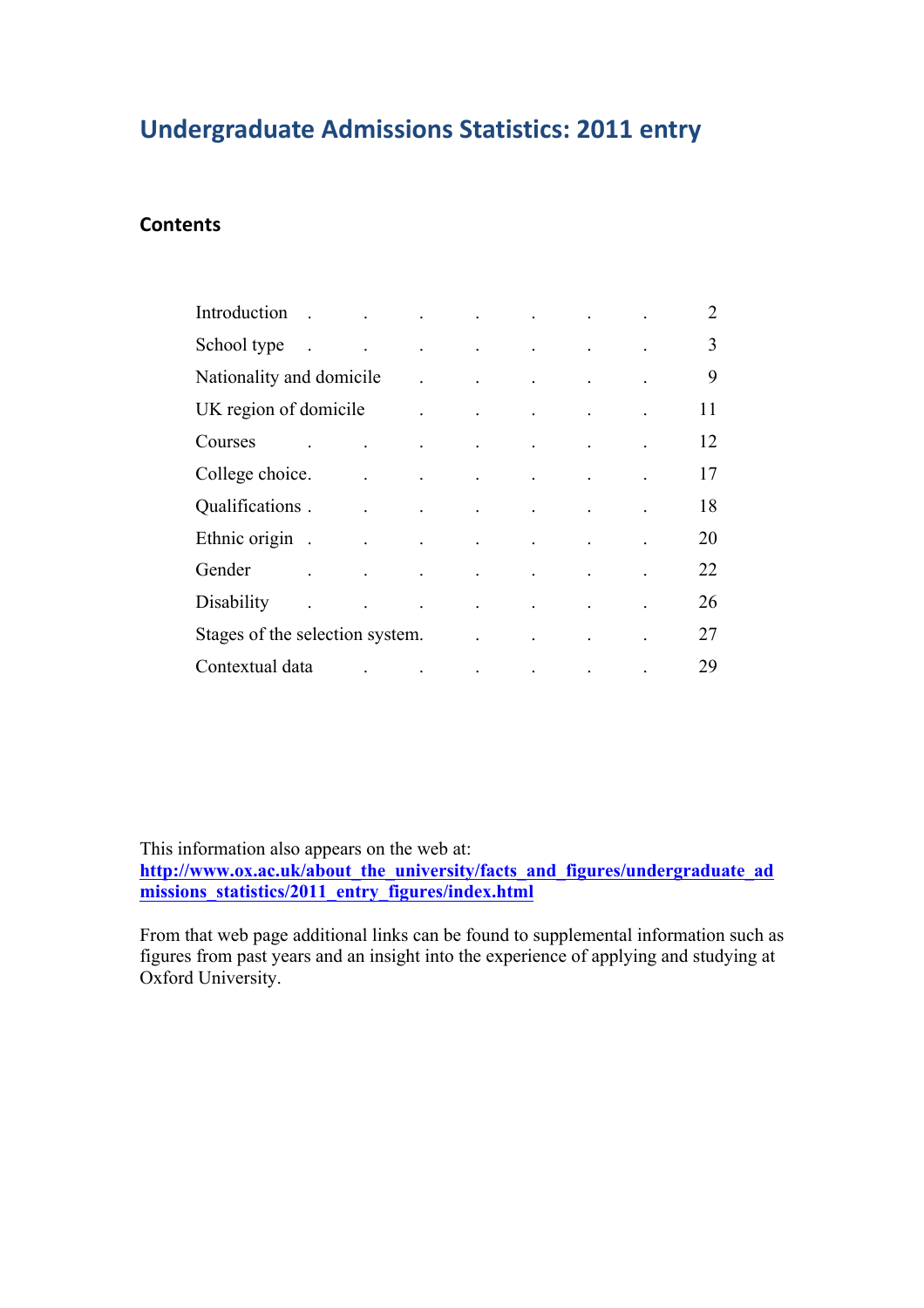## **Introduction**

## **What's here**

These tables are produced annually by the Undergraduate Admissions Office of the University of Oxford.

The data in the tables refers to candidates who applied in October 2010, irrespective of the year for which they were seeking admission. It does not include candidates holding deferred offers from the 2009 exercise.

## **Oxford is very competitive ...**

More than 17,000 people applied to Oxford for 2011 entry. Oxford has around 3,000 places.

### **...!And!getting!ever!more!so**

Nearly **45,000** people a year achieve AAA at A-level nationally in 2010. The number of A grades at Alevel has grown by over 68% in 10 years. Applications to Oxford have increased by **55%** in the last 10 years*.*

*[Source: UCAS; Joint Council for Qualifications; Oxford University data]*

Oxford is committed to recruiting the best candidates, irrespective of their age, colour, disability, ethnic origin, marital status, nationality, national origin, parental status, race, religion or belief, gender, sexual orientation, social background or educational background.

## **Headline figures**

- The total number of **applicants** in December 2010 was **17,343**. This was an increase of **1.2** per cent over the corresponding figure of **17,144** in December 2009 and was at that time the largest number ever recorded.
- The total number of **acceptances** was **3,186**. This 3,186 includes 64 places for deferred entry in October 2012.
- 12,107 applications (69.8%) came from those with UK nationality;  $1,957$  (11.3%) from those with EU (non-UK) nationality, and 3,279 (18.9%) from those with non-EU nationality.
- 2,661 (83.5%) of acceptances went to those with UK nationality; 213 (6.7%) to those with EU (non-UK) nationality, and 312 (9.8%) to those with non-EU nationality.
- Of *UK students attending maintained or independent schools or colleges in the UK*, **57.7%** of places went to applicants from the state (maintained) sector and **42.3%** to applicants from the independent sector.
- *For all candidates of all domiciles*, 47.6% of places went to those from the state (maintained) sector, 37.3% to the independent sector, and 15.1% to 'other' (e.g. individual applicants and those applying from overseas).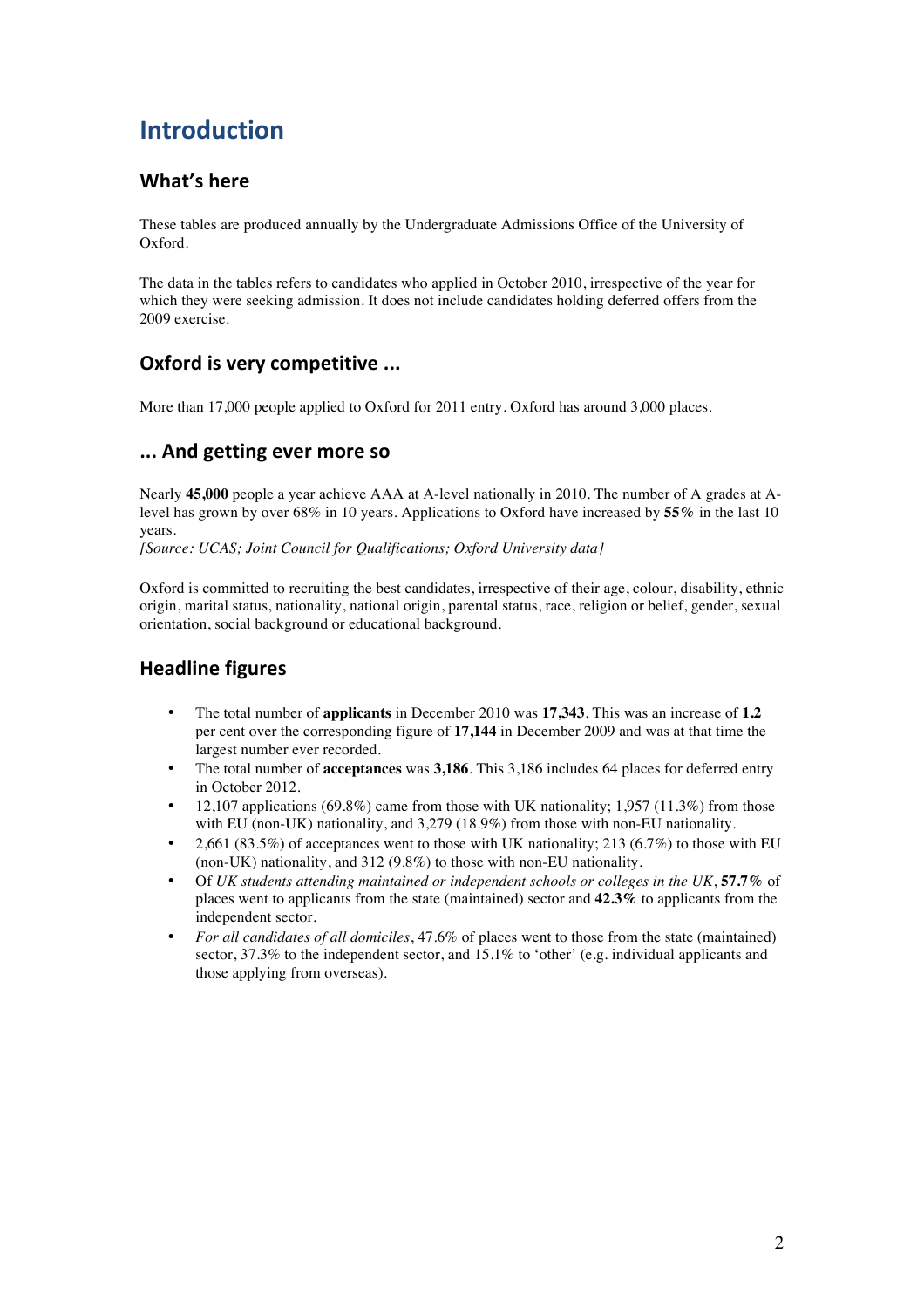# **School type**

### **Introduction**

For 2011 entry, of *UK students attending maintained or independent schools or colleges in the UK*, **57.7%** of places went to applicants from the state (maintained) sector and **42.3%** to applicants from the independent sector:

**UK domiciled applications and acceptances by maintained (ie state) and independent sector (as percentages):**

|                               | <b>Applications 2011 Acceptances 2011</b> |              |
|-------------------------------|-------------------------------------------|--------------|
|                               | Total $(\%)$                              | Total $(\%)$ |
| <b>Maintained sector 64.3</b> |                                           | 57.7         |
| Independent                   | 35.7                                      | 42.3         |
| <b>TOTAL</b>                  | 100.0                                     | <b>100.0</b> |

*For all candidates*, **47.6%** of places went to those from the state (maintained) sector, **37.3%** to the independent sector, and **15.1%** to 'other' (e.g. individual applicants and those applying from overseas).

| <b>All domiciles</b>          |                                           |              |  |  |  |  |  |
|-------------------------------|-------------------------------------------|--------------|--|--|--|--|--|
|                               | <b>Applications 2011 Acceptances 2011</b> |              |  |  |  |  |  |
|                               | Total $(\%)$                              | Total $(\%)$ |  |  |  |  |  |
| <b>Maintained sector 43.9</b> |                                           | 47.6         |  |  |  |  |  |
| Independent                   | 27.8                                      | 37.3         |  |  |  |  |  |
| <b>Other</b>                  | 28.3                                      | 15.1         |  |  |  |  |  |
| <b>TOTAL</b>                  | 100.0                                     | 100.0        |  |  |  |  |  |

### **Statistics on the national context for Oxford's application numbers**

• Nationally, although independent schools educate just 7% of the total UK school population, they account for 15% of all A-level entries, 30% of all A grades, and 33% of all those getting AAA.

*[Source: Harris report]*

• On average over 2007-9, 13.5% of state school students getting AAA or better (excluding General Studies) applied for courses Oxford doesn't offer. *[Source: UCAS]*

### Additional statistics on Oxford's acceptance numbers

- **State applicants' success rate is affected by subject choice:** state school students apply disproportionately for the most oversubscribed subjects. On average, **36%** of *all* state school applications between 2009 and 2011 were for the five most oversubscribed subjects at Oxford. This compared to just 32% of independent school applications.*(The five most oversubscribed subjects, based on the course with over 70 places with the highest applicant to places ratio between 2009 and 2011, were: Economics & Management, Medicine, PPE, Maths, and Law)*
- **State students also apply in disproportionately** *low* **numbers for the least oversubscribed subjects:** 17% of all independent school applications between 2009 and 2011 were for Oxford's five least oversubscribed subjects, compared to just 13% of all state school applications.

*(The five least oversubscribed subjects, based on the courses with over 70 places with the*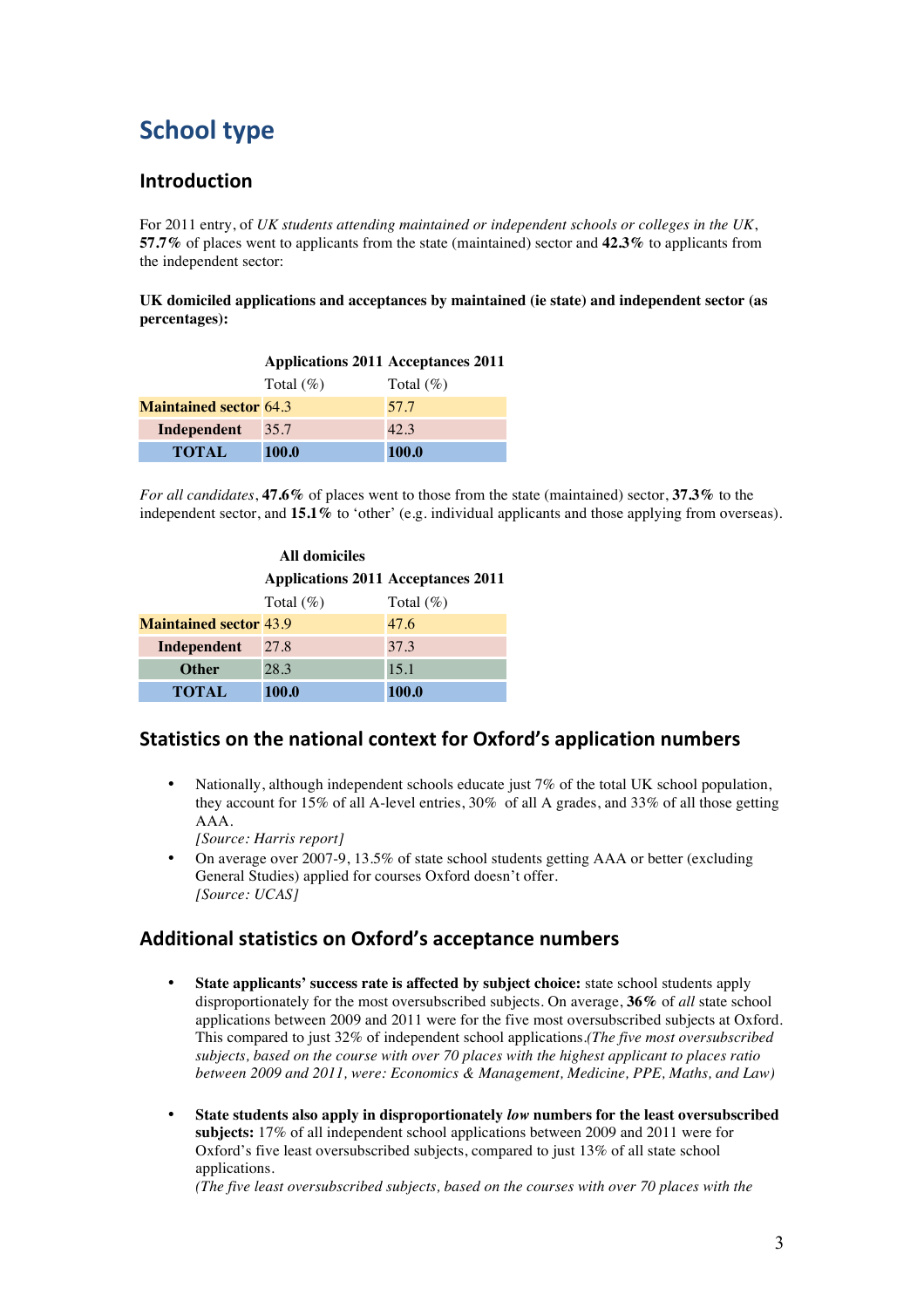*lowest applicant to places ratio between 2009 and 2011, were: Classics, Chemistry, Modern Languages, Biological Sciences, and Biochemistry)* 

## **More detailed breakdowns by school type**

**UK domiciled applications and acceptances by type of school/college in detail, 2011 entry**

|                                  | Applications 2011 Acceptances 2011 |                  |       |                |  |  |
|----------------------------------|------------------------------------|------------------|-------|----------------|--|--|
|                                  | Total                              | $\mathcal{O}'_0$ | Total | $\mathcal{O}'$ |  |  |
| <b>Comprehensive</b>             | 3,416                              | 28.2             | 653   | 24.5           |  |  |
| <b>Grammar</b>                   | 2,028                              | 16.8             | 490   | 18.4           |  |  |
| <b>Sixth-form colleges</b>       | 1,402                              | 11.6             | 263   | 9.9            |  |  |
| $FE$ Institutions <sup>1</sup>   | 475                                | 3.9              | 73    | 2.7            |  |  |
| Other maintained <sup>2</sup>    | 138                                | 1.1              | 29    | 1.1            |  |  |
| <b>Maintained sector</b>         | 7,459                              | 61.6             | 1,508 | 56.7           |  |  |
| Independent                      | 4,141                              | 34.2             | 1,104 | 41.5           |  |  |
| <b>Other UK Institutions</b> 340 |                                    | 0.3              | 9     | 0.3            |  |  |
| <b>Overseas Schools</b>          | 42                                 | 0.3              | 6     | 0.2            |  |  |
| <b>Individuals</b>               | 425                                | 3.5              | 34    | 1.3            |  |  |
| All other category               | 507                                | 4.2              | 49    | 1.8            |  |  |
| TOTAL                            | 12.107                             | 100.0            | 2,661 | 100.0          |  |  |

**Applications 2011 Acceptances 2011**

**All domiciles: applications and acceptances by type of school/college in detail**

|                                   | Total  | $\mathcal{O}'_0$ | Total | $\mathcal{O}'$ |
|-----------------------------------|--------|------------------|-------|----------------|
| <b>Comprehensive</b>              | 3,437  | 19.8             | 653   | 20.5           |
| Grammar                           | 2,036  | 11.7             | 490   | 15.4           |
| <b>Sixth-form colleges</b>        | 1,434  | 8.3              | 265   | 8.3            |
| $FE$ Institutions <sup>1</sup>    | 527    | 3.0              | 77    | 2.4            |
| Other maintained <sup>2</sup>     | 189    | 1.1              | 31    | 1.0            |
| <b>Maintained sector</b>          | 7,623  | 44.0             | 1,516 | 47.6           |
| Independent                       | 4,818  | 27.8             | 1,188 | 37.3           |
| <b>Other UK Institutions</b> 3 60 |        | 0.3              | 10    | 0.3            |
| <b>Overseas Schools</b>           | 1,737  | 10.0             | 191   | 6.0            |
| <b>Individuals</b>                | 3,105  | 17.9             | 281   | 8.8            |
| All other category                | 4,902  | 28.3             | 482   | 15.1           |
| TOTAL                             | 17,343 | 100.0            | 3.186 | 100.0          |

**Applications 2011 Acceptances 2011**

**Equivalent table from last year, for comparison:**

|                               | <b>Applications 2010 Acceptances 2010</b> |                           |       |                 |  |  |  |
|-------------------------------|-------------------------------------------|---------------------------|-------|-----------------|--|--|--|
|                               | Total                                     | $\mathcal{O}_\mathcal{D}$ | Total | $\mathcal{O}_0$ |  |  |  |
| <b>Comprehensive</b>          | 3.440                                     | 20.1                      | 625   | 19.8            |  |  |  |
| <b>Grammar</b>                | 2,069                                     | 12.1                      | 472   | 15.0            |  |  |  |
| <b>Sixth-form colleges</b>    | 1,467                                     | 8.6                       | 273   | 8.7             |  |  |  |
| FE Institutions <sup>1</sup>  | 645                                       | 3.8                       | 83    | 2.6             |  |  |  |
| Other maintained <sup>2</sup> | 123                                       | 0.7                       | 22    | 0.7             |  |  |  |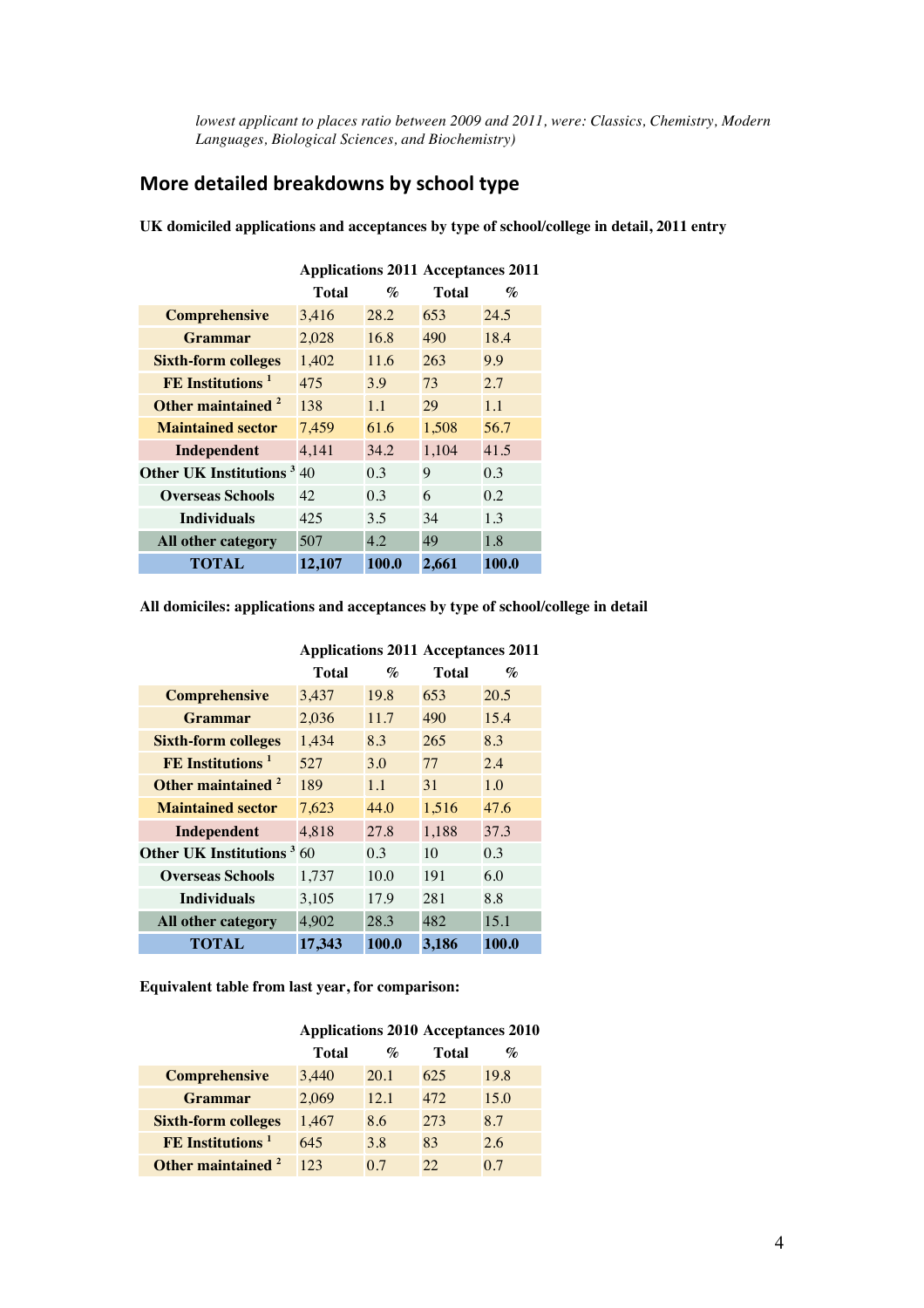| <b>Maintained sector</b>               | 7.744  | 45.2  | 1,475 | 46.8  |
|----------------------------------------|--------|-------|-------|-------|
| Independent                            | 5,229  | 30.5  | 1,277 | 40.5  |
| Other UK Institutions <sup>3</sup> 101 |        | 0.6   | 13    | 0.4   |
| <b>Overseas Schools</b>                | 1,780  | 10.4  | 206   | 6.5   |
| <b>Individuals</b>                     | 2,290  | 13.4  | 183   | 5.8   |
| All other category                     | 4,171  | 24.3  | 402   | 12.7  |
| TOTAL                                  | 17,144 | 100.0 | 3,154 | 100.0 |

- 1. FE Institutions comprise tertiary colleges and all types of further education colleges.
- 2. 'Other maintained' comprises Other Secondary Schools, Special Schools and City Technology Colleges
- 3. 'Other UK Institutions' mainly comprises Language Schools and HE Institutions, but also includes a few other UK institutions that are not classified as either maintained or independent

## Table showing success rates (the percentage of all applicants that are accepted) by school type

| Success rate 2011 Success rate 2010 |                                   |  |  |  |
|-------------------------------------|-----------------------------------|--|--|--|
| All $(\%)$                          | All $(\%)$                        |  |  |  |
| 19.0                                | 18.2                              |  |  |  |
| 24.1                                | 22.8                              |  |  |  |
| 18.5                                | 18.6                              |  |  |  |
| 14.6                                | 12.9                              |  |  |  |
| 16.4                                | 17.9                              |  |  |  |
| 19.9                                | 19.0                              |  |  |  |
| 24.7                                | 24.4                              |  |  |  |
|                                     | 12.9                              |  |  |  |
| 11.0                                | 11.6                              |  |  |  |
| 9.0                                 | 8.0                               |  |  |  |
| 9.8                                 | 9.6                               |  |  |  |
| 18.4                                | 18.4                              |  |  |  |
|                                     | <b>Other UK Institutions 16.7</b> |  |  |  |

**Success rate by type of school/college: all domiciles**

### **Courses and school type**

The table below shows, for each course, applications and acceptances by school type. It also shows success rates by course and by school type.

The figures are given as three-year averages, because numbers vary from year to year, so a single year can give a misleading picture.

The table gives figures for applicants of all domiciles.

**Three-year average of applications and acceptances by course and type of school/college, 2009– 11: all domiciles**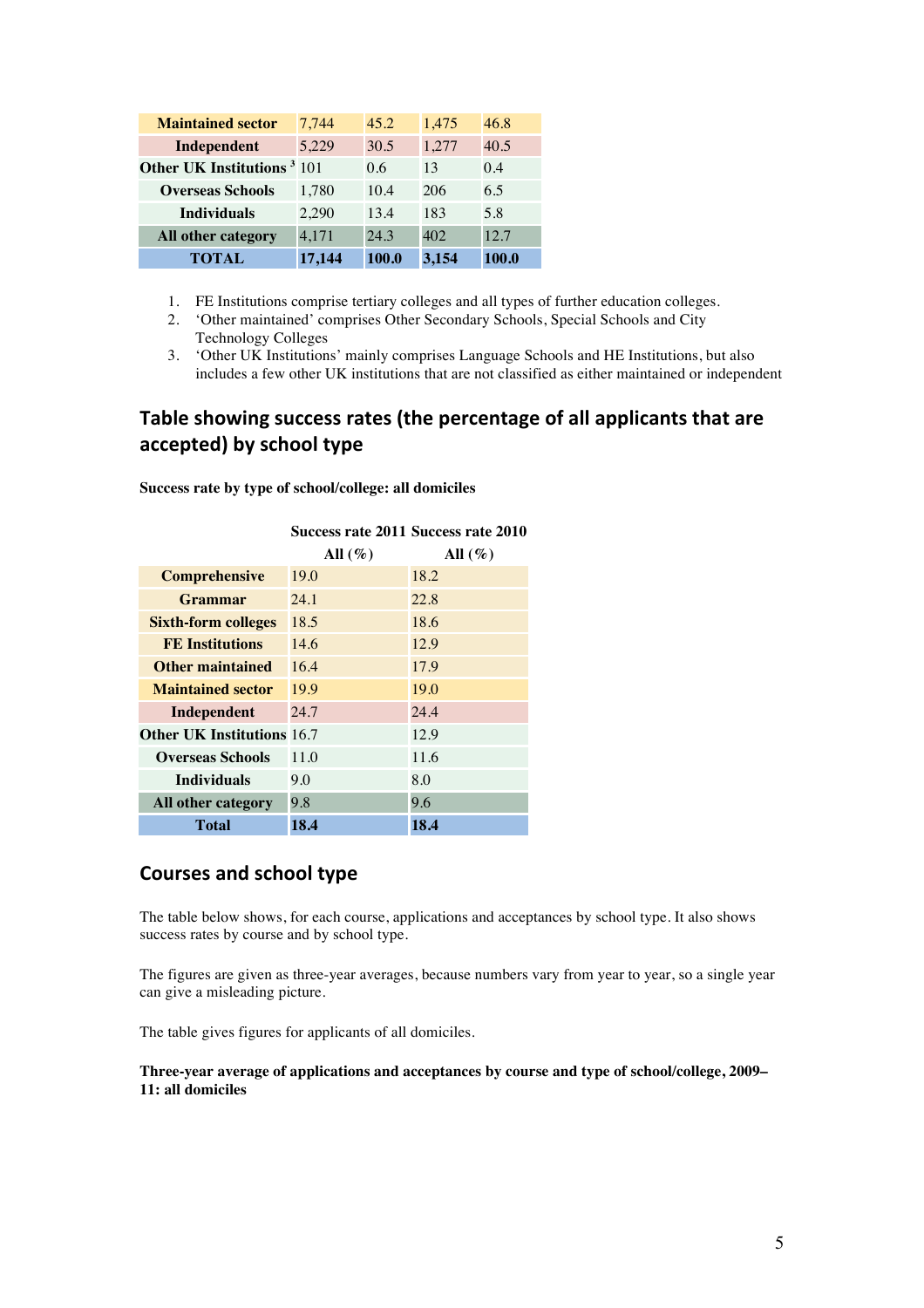|                                                              |              |                  | <b>Maintained</b>          |                |                | Independent            | <b>Others</b> |                |                                |
|--------------------------------------------------------------|--------------|------------------|----------------------------|----------------|----------------|------------------------|---------------|----------------|--------------------------------|
|                                                              | App Acc      |                  | <b>Success</b><br>rate (%) | App            | Acc            | Success<br>rate $(\%)$ | App           | Acc            | <b>Success</b><br>rate $(\% )$ |
| <b>Arts</b>                                                  |              |                  |                            |                |                |                        |               |                |                                |
| <b>Ancient &amp; Modern</b><br><b>History</b>                | 33           | 8                | 23.5                       | 34             | 8              | 24.3                   | 9             | $\mathbf{1}$   | 15.4                           |
| <b>Archaeology</b> and<br>Anthropology                       | 24           | 6                | 26.8                       | 31             | 12             | 40.2                   | 27            | $\overline{7}$ | 25.0                           |
| <b>Classical Archaeology &amp;</b><br><b>Ancient History</b> | 41           | 11               | 25.8                       | 36             | $\overline{7}$ | 19.4                   | 17            | 3              | 17.3                           |
| <b>Classics</b>                                              | 60           | 24               | 39.7                       | 191            | 84             | 44.1                   | 34            | 9              | 26.5                           |
| <b>Classics &amp; English</b>                                | 10           | $\overline{c}$   | 22.6                       | 15             | 3              | 20.5                   | 6             | $\mathbf{1}$   | 11.1                           |
| <b>Classics &amp; Modern</b><br><b>Languages</b>             | 6            | $\overline{2}$   | 36.8                       | 19             | 8              | 43.9                   | 6             | $\overline{0}$ | 5.6                            |
| <b>Economics &amp;</b><br><b>Management</b>                  | 297          | 30               | 10.2                       | 316            | 41             | 13.1                   | 529           | 19             | 3.6                            |
| <b>English</b>                                               | 640          | 113              | 17.7                       | 408            | 101            | 24.7                   | 145           | 15             | 10.3                           |
| <b>English &amp; Modern</b><br><b>Languages</b>              | 90           | 12               | 13.4                       | 39             | 9              | 24.1                   | 31            | $\overline{2}$ | 5.4                            |
| European & Middle<br><b>Eastern Languages</b>                | 21           | 6                | 29.7                       | 22             | 8              | 35.8                   | 10            | $\mathbf{1}$   | 6.7                            |
| <b>Fine Art</b>                                              | 87           | 11               | 12.2                       | 40             | 6              | 15.8                   | 41            | 7              | 16.4                           |
| Geography                                                    | 160          | 36               | 22.8                       | 161            | 43             | 26.4                   | 27            | $\overline{4}$ | 15.0                           |
| <b>History</b>                                               | 473          | 118              | 24.9                       | 405            | 99             | 24.4                   | 84            | 14             | 17.1                           |
| <b>History &amp; Economics</b>                               | 20           | 5                | 23.3                       | 28             | 7              | 26.2                   | 29            | $\overline{2}$ | 5.7                            |
| <b>History &amp; English</b>                                 | 48           | 6                | 11.9                       | 14             | $\overline{c}$ | 17.1                   | 22            | $\mathbf{1}$   | 6.2                            |
| <b>History &amp; Modern</b><br><b>Languages</b>              | 57           | 8                | 14.7                       | 35             | 8              | 21.9                   | 10            | $\overline{0}$ | 0.0                            |
| <b>History &amp; Politics</b>                                | 148          | 23               | 15.7                       | 77             | 13             | 17.3                   | 89            | 10             | 10.9                           |
| <b>History of Art</b>                                        | 26           | 5                | 19.2                       | 37             | 8              | 21.8                   | 27            | $\mathbf{1}$   | 3.7                            |
| Law                                                          | 525          | 91               | 17.3                       | 215            | 53             | 24.5                   | 417           | 53             | 12.7                           |
| Law/LSE                                                      | 141          | 19               | 13.4                       | 58             | $\overline{7}$ | 12.6                   | 130           | $\overline{4}$ | 2.8                            |
| <b>Mathematics &amp;</b><br><b>Philosophy</b>                | 46           | 8                | 17.4                       | 26             | 7 <sup>7</sup> | 26.9                   | 23            | $\overline{4}$ | 17.4                           |
| <b>Modern Languages</b>                                      | 252          | 79               | 31.2                       | 275            | 88             | 31.9                   | 46            | 12             | 25.2                           |
| <b>Modern Languages &amp;</b><br><b>Linguistics</b>          | 37           | 11               | 30.0                       | 23             | 6              | 24.3                   | 12            | $\overline{2}$ | 13.9                           |
| <b>Music</b>                                                 | 94           | 29               | 30.9                       | 87             | 35             | 40.8                   | 19            | $\overline{2}$ | 12.1                           |
| <b>Oriental Studies</b>                                      | 57           | 16               | 28.1                       | 46             | 15             | 32.8                   | 52            | 10             | 19.1                           |
| Philosophy & Modern<br><b>Languages</b>                      | 23           | 6                | 27.5                       | 36             | 6              | 16.5                   | 21            | 5              | 24.2                           |
| <b>Philosophy &amp; Theology</b>                             | 43           | 10               | 23.4                       | 41             | 11             | 25.8                   | 12            | $\overline{2}$ | 14.3                           |
| <b>PPE</b>                                                   | 492          | 100              | 20.4                       | 408            | 86             | 21.1                   | 716           | 60             | 8.4                            |
| <b>Physics &amp; Philosophy</b>                              | 39           | 6                | 15.4                       | 34             | 6              | 18.8                   | 37            | 6              | 17.3                           |
| <b>Theology</b>                                              | 46           | 14               | 29.7                       | 51             | 22             | 42.9                   | 14            | $\overline{4}$ | 26.8                           |
| <b>Theology &amp; Oriental</b><br><b>Studies</b>             | $\mathbf{1}$ | $\boldsymbol{0}$ | 0.0                        | $\overline{2}$ | $\overline{2}$ | 100.0                  | 3             | $\mathbf{1}$   | 16.7                           |
| <b>TOTAL ARTS</b>                                            | 4,037 815    |                  | 20.2                       | 3,210 812      |                | 25.3                   | 2,644 260 9.8 |                |                                |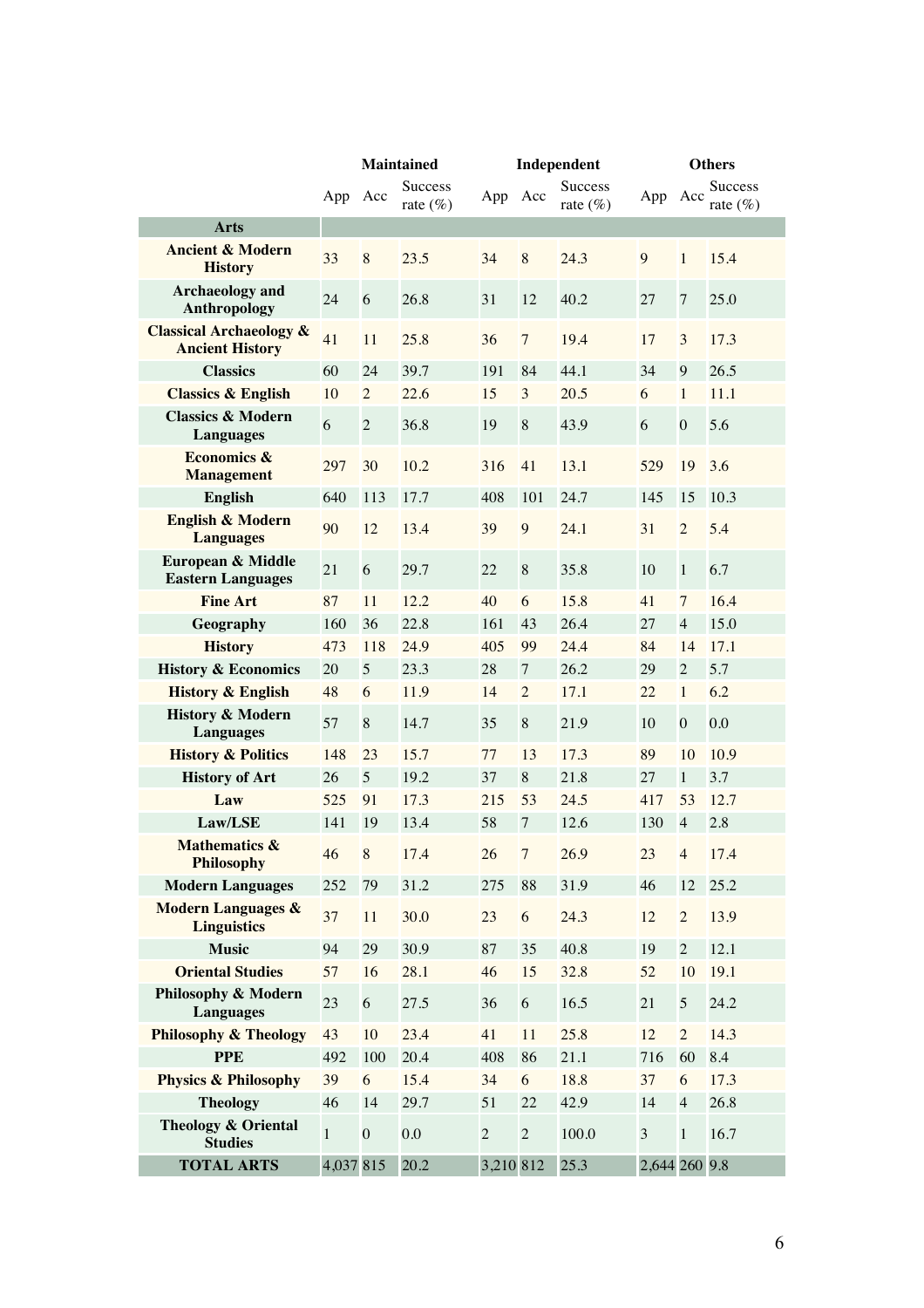| <b>SCIENCES</b>                                     |                  |                |      |           |                  |      |                |                |      |
|-----------------------------------------------------|------------------|----------------|------|-----------|------------------|------|----------------|----------------|------|
| <b>Biochemistry</b>                                 | 160              | 53             | 32.9 | 86        | 31               | 36.4 | 99             | 11             | 11.5 |
| <b>Biological Sciences</b>                          | 181              | 56             | 30.9 | 115       | 38               | 33.3 | 80             | 12             | 15.0 |
| <b>Biomedical Sciences</b> <sup>\$</sup>            | 92               | 10             | 10.9 | 45        | 13               | 28.9 | 67             | 8              | 11.9 |
| <b>Chemistry</b>                                    | 287              | 97             | 33.7 | 167       | 75               | 44.9 | 82             | 16             | 19.9 |
| <b>Computer Science</b>                             | 77               | 11             | 13.9 | 21        | 3                | 15.9 | 44             | 6              | 13.7 |
| <b>Earth Sciences</b>                               | 70               | 25             | 35.1 | 27        | 8                | 28.0 | 15             | $\overline{2}$ | 11.1 |
| <b>Engineering Science</b>                          | 246              | 64             | 25.9 | 213       | 64               | 30.2 | 269            | 20             | 7.4  |
| <b>Engineering Economics</b><br>and Management      | 16               | $\overline{2}$ | 10.4 | 19        | 5                | 26.3 | 97             | 6              | 5.8  |
| <b>Experimental Psychology</b>                      | 124              | 28             | 22.9 | 67        | 17               | 25.0 | 58             | 6              | 10.9 |
| <b>Human Sciences</b>                               | 45               | 12             | 25.9 | 36        | 8                | 22.9 | 47             | 8              | 17.1 |
| <b>Materials Science and</b><br><b>MEM</b>          | 24               | 10             | 42.3 | 34        | 16               | 47.1 | 45             | 5              | 10.4 |
| <b>Mathematics</b>                                  | 673              | 97             | 14.5 | 247       | 56               | 22.8 | 112            | 20             | 18.1 |
| <b>Mathematics &amp; Computer</b><br><b>Science</b> | 45               | 10             | 23.0 | 15        | $\overline{4}$   | 29.5 | 30             | $\overline{7}$ | 22.5 |
| <b>Mathematics &amp; Statistics</b>                 | 58               | 5              | 9.2  | 49        | 6                | 12.2 | 83             | 13             | 15.3 |
| <b>Medicine</b>                                     | 662              | 85             | 12.8 | 383       | 63               | 16.5 | 372            | 6              | 1.6  |
| <b>Physics</b>                                      | 522              | 103            | 19.7 | 197       | 45               | 22.7 | 114            | 21             | 18.4 |
| <b>Psychology &amp; Philosophy</b><br>$\ast$        | 58               | 9              | 15.5 | 38        | 12               | 30.7 | 68             | $\overline{7}$ | 10.2 |
| <b>TOTAL SCIENCES</b>                               | 3,338 675        |                | 20.2 | 1,759 465 |                  | 26.4 | 1,681 174 10.3 |                |      |
| <b>TOTAL</b>                                        | 7,375 1,491 20.2 |                |      |           | 4,969 1,277 25.7 |      | 4,325 434 10.0 |                |      |

The figures for applications and acceptances are given to the nearest whole number. However, success rates have been calculated using non-rounded figures.

<sup>\$</sup> New course so data from one year only

\* Data from previous years includes Physiology & Psychology and Physiology & Philosophy applicants

## **Colleges and school type**

The table below shows, for each college,

a) The percentage of applications to that college which came from the maintained (state) sector out of all applications from the maintained and independent sector; and

b) The percentage of acceptances by that college that went to maintained sector out of all offers to the maintained and independent sector.

Three-year averages are also given because proportions vary from year to year, so a single year can give a misleading picture.

The table gives figures for UK-domiciled applicants only.

#### **UK domiciled applications and acceptances by college**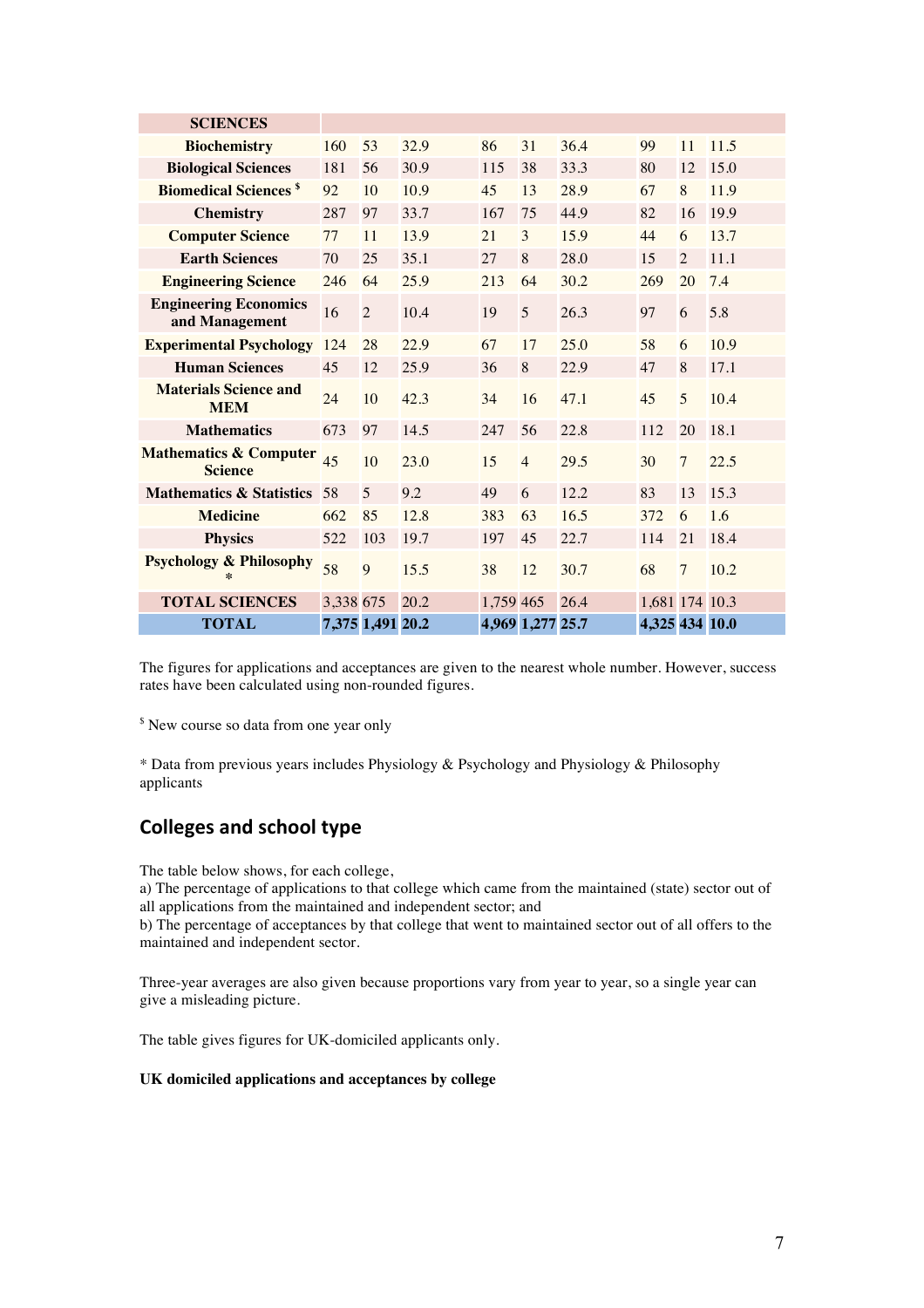# **Applications and acceptances for 2011 Three-year average of applications and acceptances 2009–11**

|                                          | Applications from<br>maintained (%) | Acceptances for<br>maintained (%) | Applications from<br>maintained (%) | Acceptances for<br>maintained (%) |
|------------------------------------------|-------------------------------------|-----------------------------------|-------------------------------------|-----------------------------------|
| <b>Balliol</b>                           | 70.5                                | 63.3                              | 68.9                                | 62.6                              |
| <b>Brasenose</b>                         | 52.5                                | 48.8                              | 52.2                                | 49.8                              |
| <b>Christ Church 65.8</b>                |                                     | 52.9                              | 62.4                                | 51.3                              |
| <b>Corpus Christi 63.1</b>               |                                     | 53.2                              | 64.3                                | 55.7                              |
| <b>Exeter</b>                            | 56.7                                | 57.1                              | 54.9                                | 54.2                              |
| <b>Harris</b><br>Manchester <sup>1</sup> | 93.3                                | 50.0                              | 82.0                                | 50.0                              |
| <b>Hertford</b>                          | 71.4                                | 66.7                              | 70.5                                | 61.7                              |
| <b>Jesus</b>                             | 72.0                                | 50.0                              | 71.4                                | 56.5                              |
| <b>Keble</b>                             | 65.5                                | 50.0                              | 65.7                                | 53.1                              |
| Lady Margaret 61.4<br>Hall               |                                     | 49.0                              | 60.4                                | 50.6                              |
| <b>Lincoln</b>                           | 61.8                                | 62.0                              | 58.7                                | 53.5                              |
| <b>Magdalen</b>                          | 66.4                                | 64.9                              | 65.4                                | 57.8                              |
| <b>Mansfield</b>                         | 82.8                                | 82.7                              | 78.0                                | 69.4                              |
| <b>Merton</b>                            | 74.9                                | 69.2                              | 70.5                                | 66.2                              |
| <b>New</b>                               | 59.6                                | 52.4                              | 56.3                                | 50.2                              |
| <b>Oriel</b>                             | 60.8                                | 63.8                              | 58.2                                | 56.4                              |
| <b>Pembroke</b>                          | 48.7                                | 45.2                              | 49.3                                | 49.8                              |
| Queen's                                  | 56.5                                | 48.8                              | 58.6                                | 56.0                              |
| <b>Somerville</b>                        | 65.0                                | 67.4                              | 64.0                                | 59.6                              |
| <b>St Anne's</b>                         | 64.5                                | 59.3                              | 67.8                                | 58.1                              |
| St Catherine's 64.2                      |                                     | 53.2                              | 65.8                                | 56.6                              |
| <b>St Edmund</b><br>Hall                 | 55.9                                | 57.7                              | 51.5                                | 51.7                              |
| <b>St Hilda's</b>                        | 74.6                                | 62.8                              | 69.7                                | 56.5                              |
| St Hugh's                                | 73.3                                | 57.0                              | 69.1                                | 58.9                              |
| St John's                                | 71.5                                | 56.8                              | 70.0                                | 54.1                              |
| <b>St Peter's</b>                        | 57.5                                | 56.2                              | 55.4                                | 52.5                              |
| <b>Trinity</b>                           | 56.5                                | 49.3                              | 53.3                                | 45.1                              |
| University                               | 67.3                                | 62.7                              | 60.4                                | 52.3                              |
| Wadham                                   | 70.5                                | 67.0                              | 72.0                                | 62.5                              |
| Worcester                                | 65.1                                | 62.7                              | 58.1                                | 60.9                              |
| Average                                  | 64.3                                | 57.9                              | 62.7                                | 55.9                              |

1. For mature students, aged 21 or over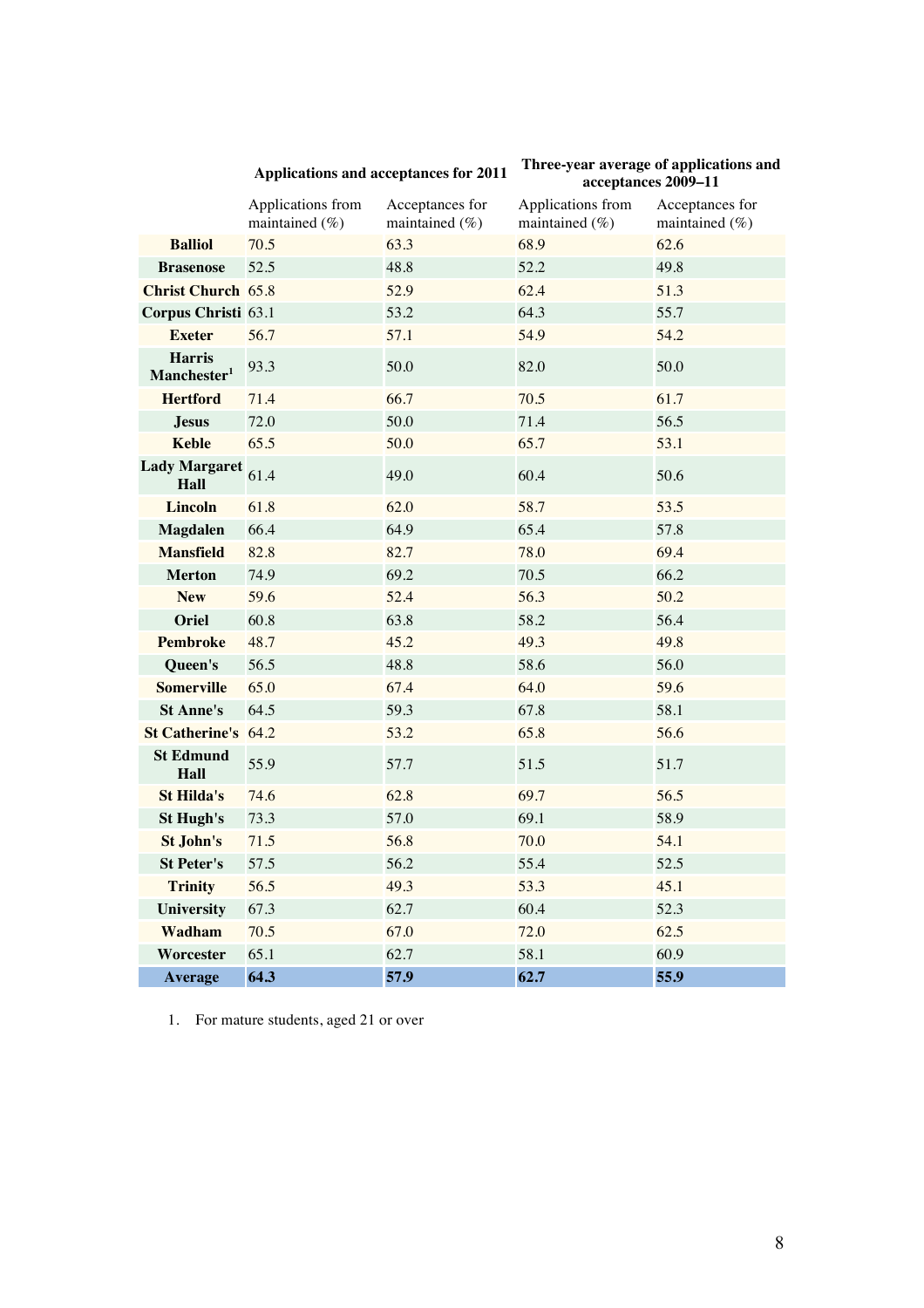## **Nationality and domicile**

- For entry 2011, 12,107 applications (69.8%) came from those with UK nationality; 1,957 (11.3%) from those with EU (non-UK) nationality, and 3,279 (18.9%) from those with non-EU nationality.
- For entry 2011, 2,661 (83.5%) of acceptances went to those with UK nationality; 213 (6.7%) to those with EU (non-UK) nationality, and 312 (9.8%) to those with non-EU nationality.
- Applications from international students have more than doubled over the past ten years.
- Oxford's *total* student body, including postgraduates, has students from over 145 countries and territories.
- Over a third of Oxford's *total* student body (undergraduates and postgraduates across all year groups) - more than 7,500 students out of 20,000 - are citizens of foreign countries: 15% of undergraduates (across all year groups) and 61% of graduate students.
- 40% of Oxford's academic staff are citizens of foreign countries, coming from almost 100 different countries and territories.

|                              |                                 | 2011  |                        | 2010                            |       |                                        |  |
|------------------------------|---------------------------------|-------|------------------------|---------------------------------|-------|----------------------------------------|--|
|                              | <b>Applications Acceptances</b> |       | Success rate<br>$(\%)$ | <b>Applications Acceptances</b> |       | <b>Success rate</b><br>$\mathscr{G}_o$ |  |
| UK                           | 12,107                          | 2,661 | 22.0                   | 12.333                          | 2.664 | 21.6                                   |  |
| EU, not UK $1.957$           |                                 | 213   | 10.9                   | 1.906                           | 190   | 10.0                                   |  |
| <b>Outside UK 3,279</b>      |                                 | 312   | 9.5                    | 2.905                           | 300   | 10.3                                   |  |
| <b>Grand</b><br><b>Total</b> | 17,343                          | 3,186 | 18.4                   | 17,144                          | 3,154 | 18.4                                   |  |

### **Applications!and!acceptances!by!domicile**

### **Candidates outside the UK**

The tables below give information about candidates outside of the UK; both those within the EU, and those outside the EU.

Figures are given by both nationality and domicile.

#### **Non-EU applications, offers and acceptances by Nationality & Domicile for October 2011**

|                      | Nationality |                |                                   | Domicile |    |        |
|----------------------|-------------|----------------|-----------------------------------|----------|----|--------|
|                      |             |                | Apps Acceptances Apps Acceptances |          |    |        |
|                      |             | No             | SR%                               |          | Nο | $SR\%$ |
| <b>China</b>         | 663         | 69             | 10.4                              | 577      | 66 | 11.4   |
| <b>United States</b> | 413         | 46             | 11.1                              | 422      | 45 | 10.7   |
| <b>Singapore</b>     | 303         | 44             | 14.5                              | 348      | 47 | 13.5   |
| <b>Hong Kong</b>     | 133         | 12             | 9.0                               | 296      | 33 | 11.1   |
| Canada               | 162         | 8              | 4.9                               | 163      | 9  | 5.5    |
| Pakistan             | 174         | 10             | 5.7                               | 161      | 10 | 6.2    |
| <b>India</b>         | 210         | 16             | 7.6                               | 138      | 8  | 5.8    |
| <b>Malaysia</b>      | 140         | 13             | 9.3                               | 128      | 11 | 8.6    |
| <b>South Korea</b>   | 173         | 13             | 7.5                               | 125      | 12 | 9.6    |
| <b>Australia</b>     | 98          | 19             | 19.4                              | 72       | 16 | 22.2   |
| Switzerland          | 25          | $\overline{4}$ | 16.0                              | 64       | 6  | 9.4    |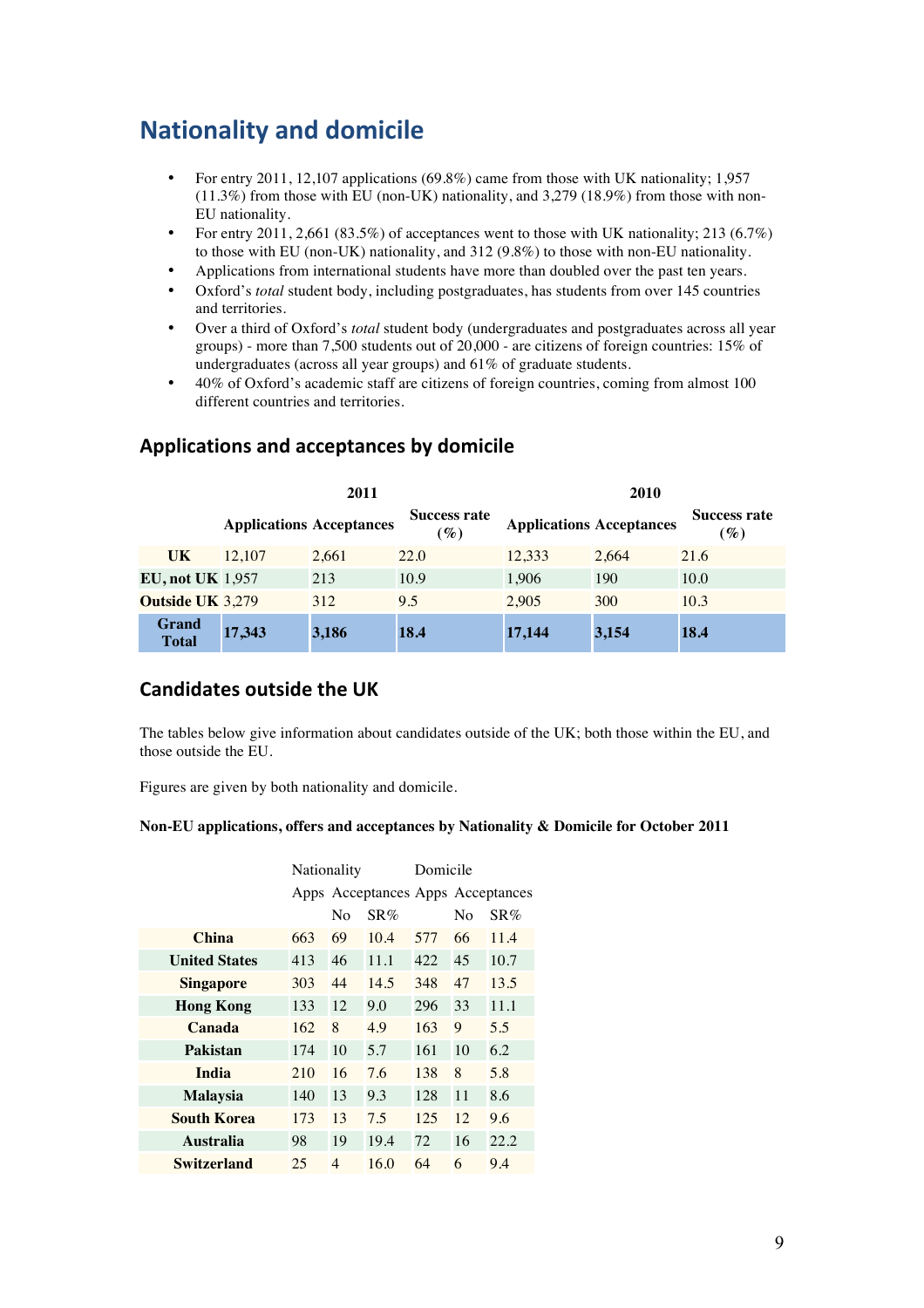| <b>Norway</b>                 | 60        | 6              | 10.0 | 62        | 5              | 8.1  |
|-------------------------------|-----------|----------------|------|-----------|----------------|------|
| <b>Nigeria</b>                | 63        | $\overline{4}$ | 6.3  | 52        | 3              | 5.8  |
| <b>United Arab Emirates 3</b> |           | $\Omega$       | 0.0  | 51        | 3              | 5.9  |
| <b>Vietnam</b>                | 40        | 1              | 2.5  | 39        | 1              | 2.6  |
| Thailand                      | 34        | 6              | 17.6 | 36        | 7              | 19.4 |
| <b>Russia</b>                 | 65        | 5              | 7.7  | 34        | $\Omega$       | 0.0  |
| <b>Mauritius</b>              | 25        | $\mathfrak{D}$ | 8.0  | 24        | $\mathcal{L}$  | 8.3  |
| <b>New Zealand</b>            | 27        | $\overline{4}$ | 14.8 | 24        | $\overline{5}$ | 20.8 |
| Sri Lanka                     | 32        | $\Omega$       | 0.0  | 24        | $\Omega$       | 0.0  |
| Sub-total                     | 2.843 282 |                | 9.9  | 2,840 289 |                | 10.2 |
| <b>Others</b>                 | 511       | 34             | 6.7  | 439       | 23             | 5.2  |
| <b>Total</b>                  | 3.354 316 |                | 10.7 | 3.279 312 |                | 9.5  |

Listed using top 20 countries by domicile

### **EU applications, offers and acceptances by Nationality & Domicile for October 2011**

|                                | Nationality |                |                                   | Domicile  |                |      |
|--------------------------------|-------------|----------------|-----------------------------------|-----------|----------------|------|
|                                |             |                | Apps Acceptances Apps Acceptances |           |                |      |
|                                |             | No             | SR%                               |           | N <sub>0</sub> | SR%  |
| <b>Austria</b>                 | 50          | $\overline{4}$ | 8.0                               | 52        | 5              | 9.6  |
| <b>Belgium</b>                 | 51          | $\mathbf{1}$   | 2.0                               | 66        | 5              | 7.6  |
| <b>Bulgaria</b>                | 79          | 6              | 7.6                               | 64        | 6              | 9.4  |
| <b>Cyprus</b>                  | 21          | $\theta$       | 0.0                               | 29        | $\overline{0}$ | 0.0  |
| <b>Czech Republic</b>          | 51          | 9              | 17.6                              | 45        | 8              | 17.8 |
| <b>Denmark</b>                 | 47          | 5              | 10.6                              | 37        | 5              | 13.5 |
| <b>Estonia</b>                 | 18          | $\overline{4}$ | 22.2                              | 17        | $\overline{4}$ | 23.5 |
| <b>Finland</b>                 | 46          | 9              | 19.6                              | 34        | 6              | 17.6 |
| <b>France</b>                  | 196         | 20             | 10.2                              | 175       | 19             | 10.9 |
| <b>Germany</b>                 | 462         | 61             | 13.2                              | 439       | 49             | 11.2 |
| <b>Greece</b>                  | 37          | $\mathbf{1}$   | 2.7                               | 30        | $\overline{2}$ | 6.7  |
| <b>Hungary</b>                 | 25          | $\overline{2}$ | 8.0                               | 18        | $\overline{2}$ | 11.1 |
| <b>Italy</b>                   | 154         | 14             | 9.1                               | 132       | 11             | 8.3  |
| Latvia                         | 6           | $\theta$       | 0.0                               | 6         | $\overline{0}$ | 0.0  |
| Lithuania                      | 31          | $\overline{2}$ | 6.5                               | 21        | $\overline{2}$ | 9.5  |
| Luxemborg                      | 3           | $\mathbf{1}$   | 33.3                              | 16        | 3              | 18.8 |
| <b>Malta</b>                   | 3           | $\overline{0}$ | 0.0                               | 5         | $\overline{0}$ | 0.0  |
| <b>Netherlands</b>             | 97          | 11             | 11.3                              | 81        | 11             | 13.6 |
| <b>Poland</b>                  | 216         | 22             | 10.2                              | 174       | 20             | 11.5 |
| Portugal                       | 40          | $\mathbf{1}$   | 2.5                               | 36        | $\overline{0}$ | 0.0  |
| <b>Republic of Ireland 199</b> |             | 22             | 11.1                              | 124       | 8              | 6.5  |
| Romania                        | 108         | 19             | 17.6                              | 100       | 19             | 19.0 |
| <b>Slovakia</b>                | 34          | $\overline{4}$ | 11.8                              | 28        | 5              | 17.9 |
| Slovenia                       | 13          | 3              | 23.1                              | 13        | 3              | 23.1 |
| <b>Spain</b>                   | 77          | 8              | 10.4                              | 95        | 8              | 8.4  |
| <b>Sweden</b>                  | 136         | 14             | 10.3                              | 120       | 12             | 10.0 |
| <b>Total</b>                   | 2,200 243   |                | 11.0                              | 1,957 213 |                | 10.9 |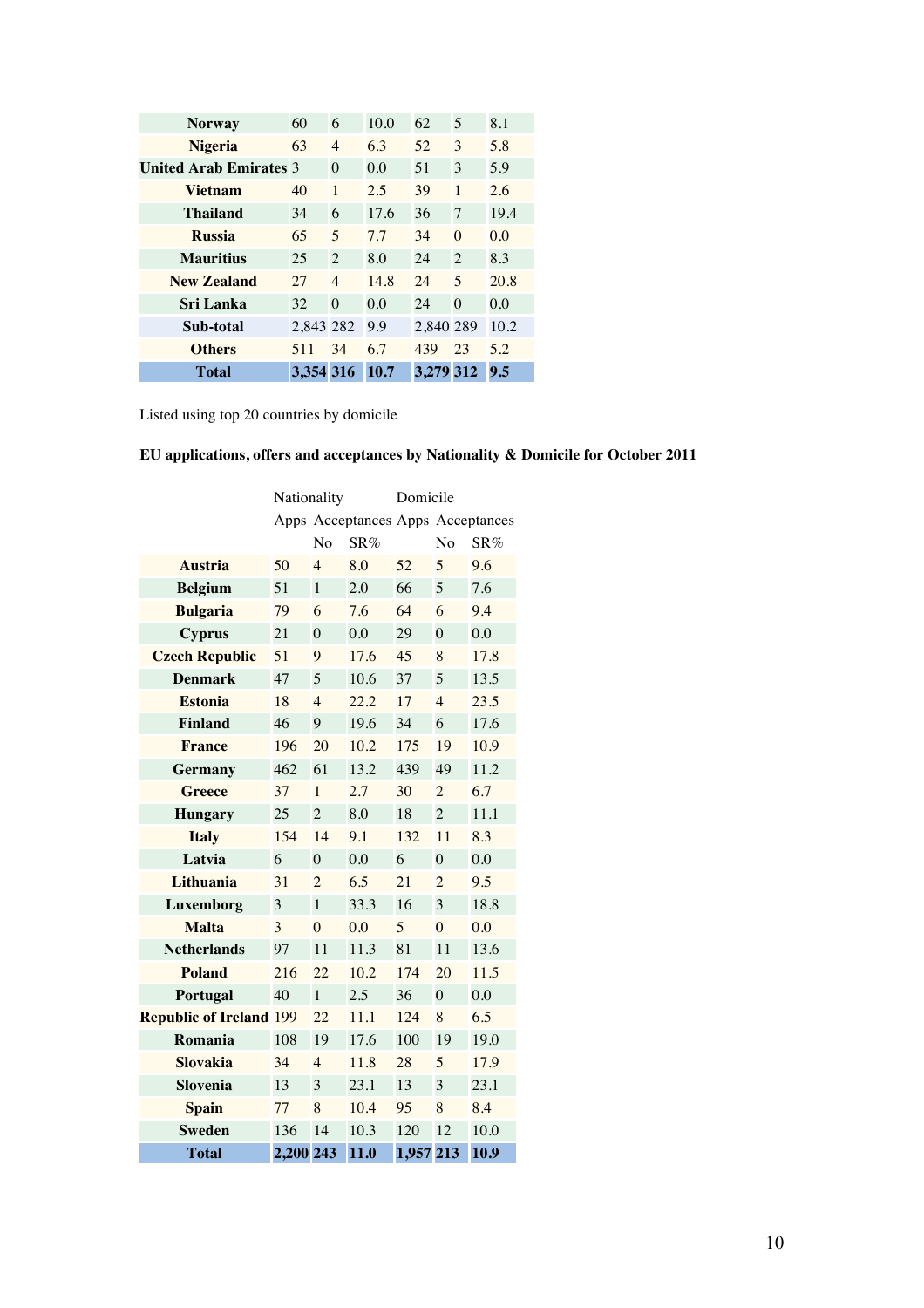## **UK region of domicile**

## **Candidates within the UK**

The table and figures below give regional information about candidates domiciled in the UK.

#### **Applications and acceptances by region of domicile for entry 2011**

|                                   | <b>Applications for</b><br>entry 2011 |       | entry 2011     |       | Total number of candidates accepted<br><b>Acceptances for</b><br>through UCAS 2010 |       |
|-----------------------------------|---------------------------------------|-------|----------------|-------|------------------------------------------------------------------------------------|-------|
| <b>Region</b>                     | N <sub>o</sub>                        | $\%$  | N <sub>o</sub> | $\%$  | N <sub>o</sub>                                                                     | $\%$  |
| <b>North-East</b>                 | 278                                   | 1.6   | 53             | 1.7   | 15,578                                                                             | 3.3   |
| <b>North-West</b>                 | 1,086                                 | 6.3   | 228            | 7.2   | 50,248                                                                             | 10.5  |
| Yorkshire &<br><b>Humbs</b>       | 587                                   | 3.4   | 115            | 3.6   | 31,972                                                                             | 6.7   |
| <b>East Midlands</b> 616          |                                       | 3.6   | 132            | 4.1   | 26,747                                                                             | 5.6   |
| <b>West Midlands 905</b>          |                                       | 5.2   | 189            | 5.9   | 35,998                                                                             | 7.5   |
| <b>Eastern</b>                    | 1,031                                 | 5.9   | 267            | 8.4   | 36,586                                                                             | 7.6   |
| <b>Greater</b><br>London          | 2,650                                 | 15.3  | 620            | 19.5  | 66,835                                                                             | 14.0  |
| <b>South East</b>                 | 2,676                                 | 15.4  | 614            | 19.3  | 57,544                                                                             | 12.0  |
| <b>South West</b>                 | 1,351                                 | 7.8   | 276            | 8.7   | 33,440                                                                             | 7.0   |
| <b>Wales</b>                      | 476                                   | 2.7   | 74             | 2.3   | 17,932                                                                             | 3.7   |
| <b>Scotland</b>                   | 284                                   | 1.6   | 54             | 1.7   | 30,421                                                                             | 6.3   |
| <b>Northern</b><br><b>Ireland</b> | 167                                   | 1.0   | 39             | 1.2   | 13,437                                                                             | 2.8   |
| <b>Overseas</b>                   | 5,236                                 | 30.2  | 525            | 16.5  | 62,346                                                                             | 13.0  |
| <b>Total</b>                      | 17,343                                | 100.0 | 3,186          | 100.0 | 479,084                                                                            | 100.0 |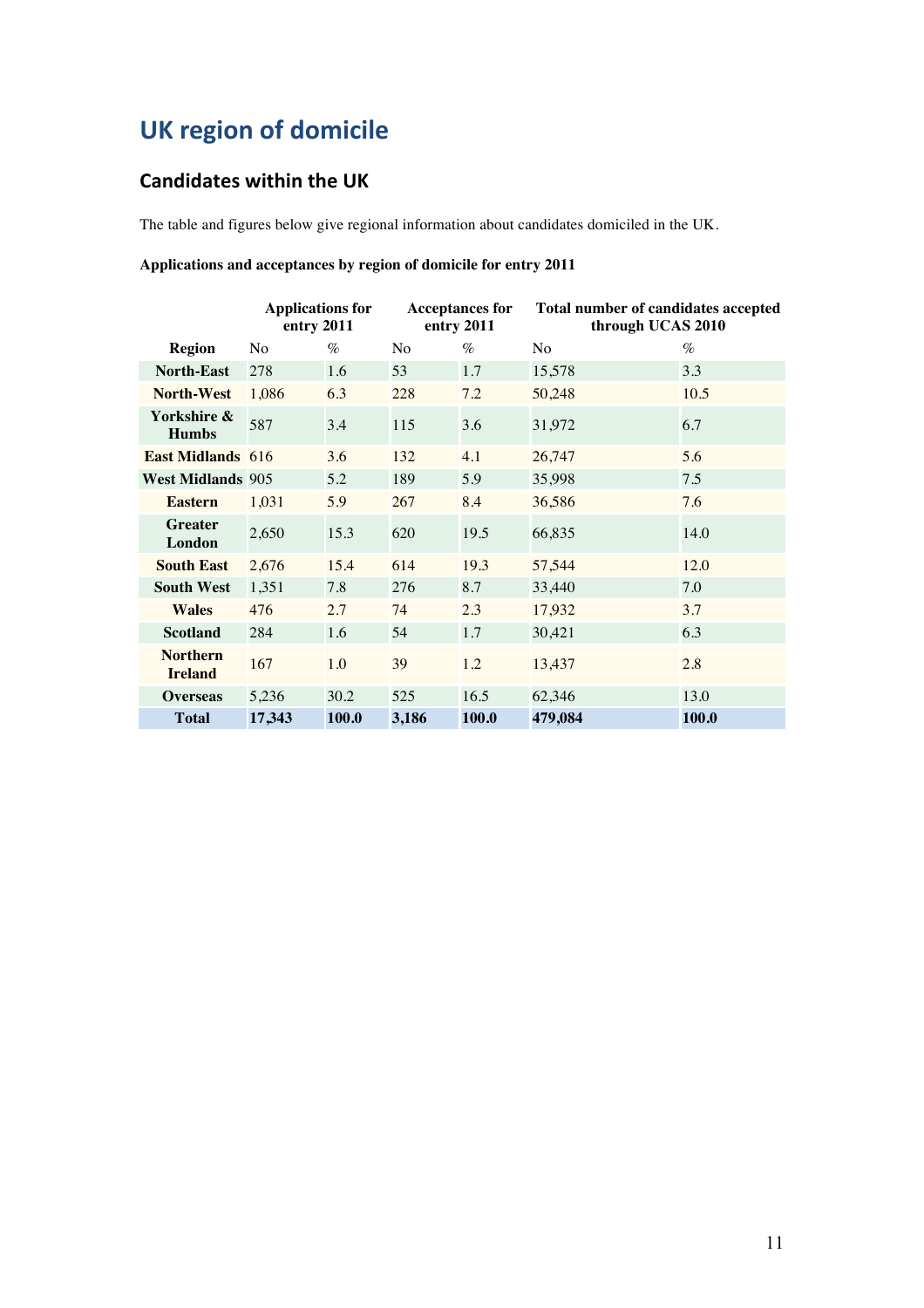## **Courses**

## Applications and acceptances by course, 2011 entry: all domiciles

The table below shows the number of applications and acceptances for each course for 2011 entry, the success rate (the proportion of applicants who got a place), and the number of applicants per place available. The table is repeated below, organised by success rate.

#### **Applications and acceptances by course, 2011 entry: all domiciles**

|                                                              | <b>Applications Acceptances</b> |                 | <b>Success rate</b><br>$(\%)$ | <b>Applicants per</b><br>place |
|--------------------------------------------------------------|---------------------------------|-----------------|-------------------------------|--------------------------------|
| <b>ARTS</b>                                                  |                                 |                 |                               |                                |
| <b>Ancient &amp; Modern History</b>                          | 74                              | 16              | 21.6                          | 4.6                            |
| <b>Archaeology and Anthropology</b>                          | 87                              | 25              | 28.7                          | 3.5                            |
| <b>Classical Archaeology &amp; Ancient</b><br><b>History</b> | 107                             | 22              | 20.6                          | 4.9                            |
| <b>Classics</b>                                              | 292                             | 117             | 40.1                          | 2.5                            |
| <b>Classics &amp; English</b>                                | 36                              | $7\overline{ }$ | 19.4                          | 5.1                            |
| <b>Classics &amp; Modern Languages</b>                       | 38                              | 12              | 31.6                          | 3.2                            |
| <b>Economics &amp; Management</b>                            | 1,086                           | 89              | 8.2                           | 12.2                           |
| <b>English</b>                                               | 1,152                           | 220             | 19.1                          | 5.2                            |
| <b>English &amp; Modern Languages</b>                        | 166                             | 20              | 12.0                          | 8.3                            |
| European & Middle Eastern<br><b>Languages</b>                | 54                              | 15              | 27.8                          | 3.6                            |
| <b>Fine Art</b>                                              | 193                             | 23              | 11.9                          | 8.4                            |
| Geography                                                    | 344                             | 81              | 23.5                          | 4.2                            |
| <b>History</b>                                               | 960                             | 225             | 23.4                          | 4.3                            |
| <b>History &amp; Economics</b>                               | 85                              | 14              | 16.5                          | 6.1                            |
| <b>History &amp; English</b>                                 | 86                              | 13              | 15.1                          | 6.6                            |
| <b>History &amp; Modern Languages</b>                        | 94                              | 16              | 17.0                          | 5.9                            |
| <b>History &amp; Politics</b>                                | 316                             | 48              | 15.2                          | 6.6                            |
| <b>History of Art</b>                                        | 105                             | 14              | 13.3                          | 7.5                            |
| Law                                                          | 1,223                           | 202             | 16.5                          | 6.1                            |
| Law/LSE                                                      | 341                             | 28              | 8.2                           | 12.2                           |
| <b>Mathematics &amp; Philosophy</b>                          | 95                              | 16              | 16.8                          | 5.9                            |
| <b>Modern Languages</b>                                      | 582                             | 185             | 31.8                          | 3.1                            |
| <b>Modern Languages &amp; Linguistics</b>                    | 68                              | 15              | 22.1                          | 4.5                            |
| <b>Music</b>                                                 | 232                             | 65              | 28.0                          | 3.6                            |
| <b>Oriental Studies</b>                                      | 150                             | 41              | 27.3                          | 3.7                            |
| <b>Philosophy &amp; Modern Languages</b>                     | 79                              | 16              | 20.3                          | 4.9                            |
| <b>Philosophy &amp; Theology</b>                             | 96                              | 25              | 26.0                          | 3.8                            |
| <b>Physics &amp; Philosophy</b>                              | 116                             | 25              | 21.6                          | 4.6                            |
| <b>PPE</b>                                                   | 1,676                           | 248             | 14.8                          | 6.8                            |
| <b>Theology</b>                                              | 107                             | 31              | 29.0                          | 3.5                            |
| <b>Theology &amp; Oriental Studies</b>                       | 6                               | $\overline{2}$  | 33.3                          | 3.0                            |
| <b>TOTAL ARTS</b>                                            | 10,046                          | 1,876           | 18.7                          | 5.4                            |
| <b>SCIENCES</b>                                              |                                 |                 |                               |                                |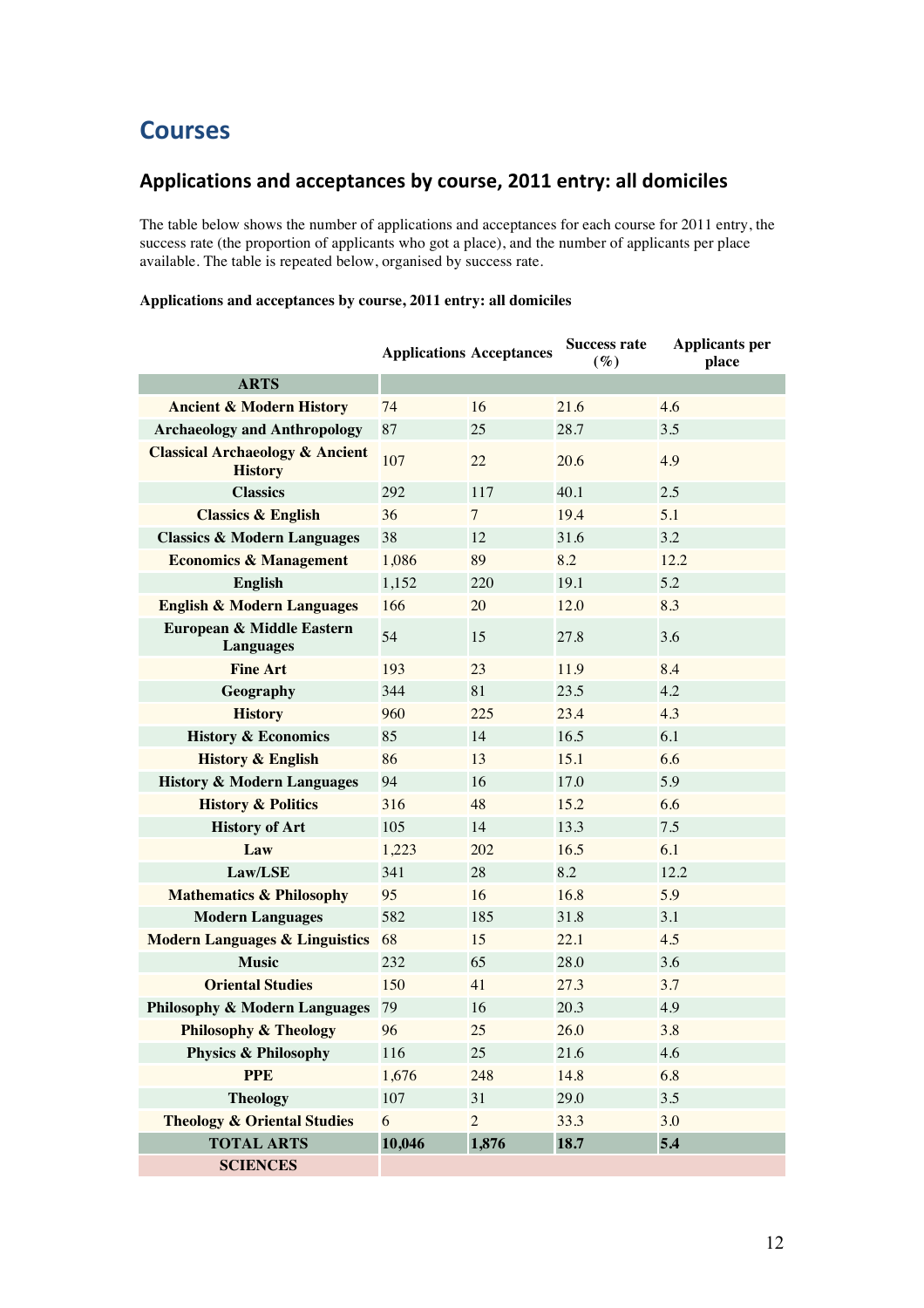| <b>Biochemistry</b>                       | 391    | 90    | 23.0 | 4.3  |
|-------------------------------------------|--------|-------|------|------|
| <b>Biological Sciences</b>                | 399    | 102   | 25.6 | 3.9  |
| <b>Biomedical Sciences</b>                | 204    | 31    | 15.2 | 6.6  |
| <b>Chemistry</b>                          | 560    | 188   | 33.6 | 3.0  |
| <b>Computer Science</b>                   | 151    | 25    | 16.6 | 6.0  |
| <b>Earth Sciences</b>                     | 146    | 35    | 24.0 | 4.2  |
| <b>Engineering Science</b>                | 820    | 156   | 19.0 | 5.3  |
| <b>EEM</b>                                | 131    | 11    | 8.4  | 11.9 |
| <b>Experimental Psychology</b>            | 262    | 47    | 17.9 | 5.6  |
| <b>Human Sciences</b>                     | 167    | 28    | 16.8 | 6.0  |
| <b>Materials Science (inc. MEM)</b>       | 106    | 28    | 26.4 | 3.8  |
| <b>Mathematics</b>                        | 1,133  | 173   | 15.3 | 6.5  |
| <b>Mathematics &amp; Computer Science</b> | 99     | 26    | 26.3 | 3.8  |
| <b>Mathematics &amp; Statistics</b>       | 209    | 26    | 12.4 | 8.0  |
| <b>Medicine</b>                           | 1,487  | 151   | 10.2 | 9.8  |
| <b>Physics</b>                            | 893    | 166   | 18.6 | 5.4  |
| <b>Psychology &amp; Philosophy</b>        | 139    | 27    | 19.4 | 5.1  |
| <b>TOTAL SCIENCES</b>                     | 7,297  | 1,310 | 18.0 | 5.6  |
| <b>TOTAL</b>                              | 17,343 | 3,186 | 18.4 | 5.4  |

The five large courses (over 70 places) with the **lowest success rates** (i.e. the highest number of applicants competing for each place available) are (lowest success rate first): Economics & Management Medicine Philosophy, Politics and Economics Mathematics Law

The five large courses (over 70 places) with the **highest success rates** (i.e. the lowest number of applicants competing for each place available) are (highest success rate first): Classics Chemistry Modern Languages Biological Sciences Geography

### **Sorted by success rate**

The table below shows the same data sorted by success rate, with the highest success rate (ie the lowest number of applicants per place) first.

#### **Applications and acceptances by course, 2011 entry: all domiciles**

|                                        |     | <b>Applications Acceptances</b> | <b>Success rate</b><br>$\left( \mathscr{G}_{o}\right)$ | <b>Applicants per</b><br>place |
|----------------------------------------|-----|---------------------------------|--------------------------------------------------------|--------------------------------|
| <b>Classics</b>                        | 292 | 117                             | 40.1                                                   | 2.5                            |
| <b>Chemistry</b>                       | 560 | 188                             | 33.6                                                   | 3.0                            |
| <b>Theology &amp; Oriental Studies</b> | 6   | $\mathcal{D}$                   | 33.3                                                   | 3.0                            |
| <b>Modern Languages</b>                | 582 | 185                             | 31.8                                                   | 3.1                            |
| <b>Classics &amp; Modern Languages</b> | 38  | 12                              | 31.6                                                   | 3.2                            |
| <b>Theology</b>                        | 107 | 31                              | 29.0                                                   | 3.5                            |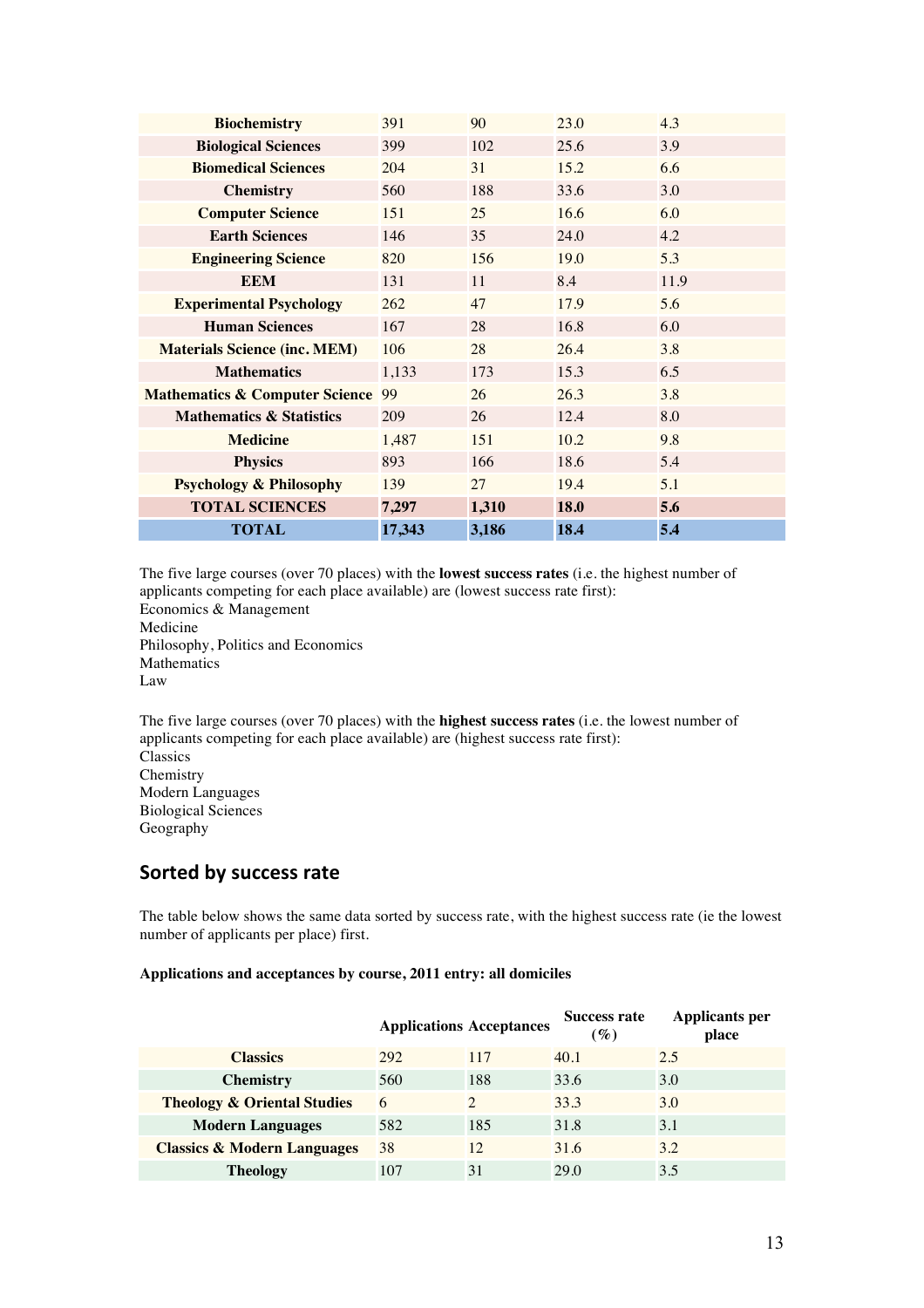| <b>Archaeology and Anthropology</b>           | 87    | 25             | 28.7 | 3.5  |
|-----------------------------------------------|-------|----------------|------|------|
| <b>Music</b>                                  | 232   | 65             | 28.0 | 3.6  |
| European & Middle Eastern<br><b>Languages</b> | 54    | 15             | 27.8 | 3.6  |
| <b>Oriental Studies</b>                       | 150   | 41             | 27.3 | 3.7  |
| <b>Materials Sciences (inc. MEM)</b>          | 106   | 28             | 26.4 | 3.8  |
| <b>Mathematics &amp; Computer Science 99</b>  |       | 26             | 26.3 | 3.8  |
| <b>Philospohy &amp; Theology</b>              | 96    | 25             | 26.0 | 3.8  |
| <b>Biological Sciences</b>                    | 399   | 102            | 25.6 | 3.9  |
| <b>Earth Sciences</b>                         | 146   | 35             | 24.0 | 4.2  |
| Geography                                     | 344   | 81             | 23.5 | 4.2  |
| <b>History</b>                                | 960   | 225            | 23.4 | 4.3  |
| <b>Biochemistry</b>                           | 391   | 90             | 23.0 | 4.3  |
| <b>Modern Languages &amp; Linguistics</b>     | 68    | 15             | 22.1 | 4.5  |
| <b>Ancient &amp; Modern History</b>           | 74    | 16             | 21.6 | 4.6  |
| <b>Physics &amp; Philosophy</b>               | 116   | 25             | 21.6 | 4.6  |
| <b>Classical Arch &amp; Ancient History</b>   | 107   | 22             | 20.6 | 4.9  |
| <b>Philosophy &amp; Modern Languages</b>      | 79    | 16             | 20.3 | 4.9  |
| <b>Classics &amp; English</b>                 | 36    | $\overline{7}$ | 19.4 | 5.1  |
| <b>Psychology &amp; Philosophy</b>            | 139   | 27             | 19.4 | 5.1  |
| <b>English</b>                                | 1,152 | 220            | 19.1 | 5.2  |
| <b>Engineering Science</b>                    | 820   | 156            | 19.0 | 5.3  |
| <b>Physics</b>                                | 893   | 166            | 18.6 | 5.4  |
| <b>Experimental Psychology</b>                | 262   | 47             | 17.9 | 5.6  |
| <b>History &amp; Modern Languages</b>         | 94    | 16             | 17.0 | 5.9  |
| <b>Mathematics &amp; Philosophy</b>           | 95    | 16             | 16.8 | 5.9  |
| <b>Human Sciences</b>                         | 167   | 28             | 16.8 | 6.0  |
| <b>Computer Science</b>                       | 151   | 25             | 16.6 | 6.0  |
| Law                                           | 1,223 | 202            | 16.5 | 6.1  |
| <b>History &amp; Economics</b>                | 85    | 14             | 16.5 | 6.1  |
| <b>Mathematics</b>                            | 1,133 | 173            | 15.3 | 6.5  |
| <b>Biomedical Sciences</b>                    | 204   | 31             | 15.2 | 6.6  |
| <b>History &amp; Politics</b>                 | 316   | 48             | 15.2 | 6.6  |
| <b>History &amp; English</b>                  | 86    | 13             | 15.1 | 6.6  |
| <b>PPE</b>                                    | 1,676 | 248            | 14.8 | 6.8  |
| <b>History of Art</b>                         | 105   | 14             | 13.3 | 7.5  |
| <b>Mathematics &amp; Statistics</b>           | 209   | 26             | 12.4 | 8.0  |
| <b>English &amp; Modern Languages</b>         | 166   | 20             | 12.0 | 8.3  |
| <b>Fine Art</b>                               | 193   | 23             | 11.9 | 8.4  |
| <b>Medicine</b>                               | 1,487 | 151            | 10.2 | 9.8  |
| <b>EEM</b>                                    | 131   | 11             | 8.4  | 11.9 |
| Law/LSE                                       | 341   | 28             | 8.2  | 12.2 |
| <b>Economics &amp; Management</b>             | 1,086 | 89             | 8.2  | 12.2 |

## **Shortlisting for interview**

The table below shows the proportion of applicants for each course that were shortlisted for interview over the last three years.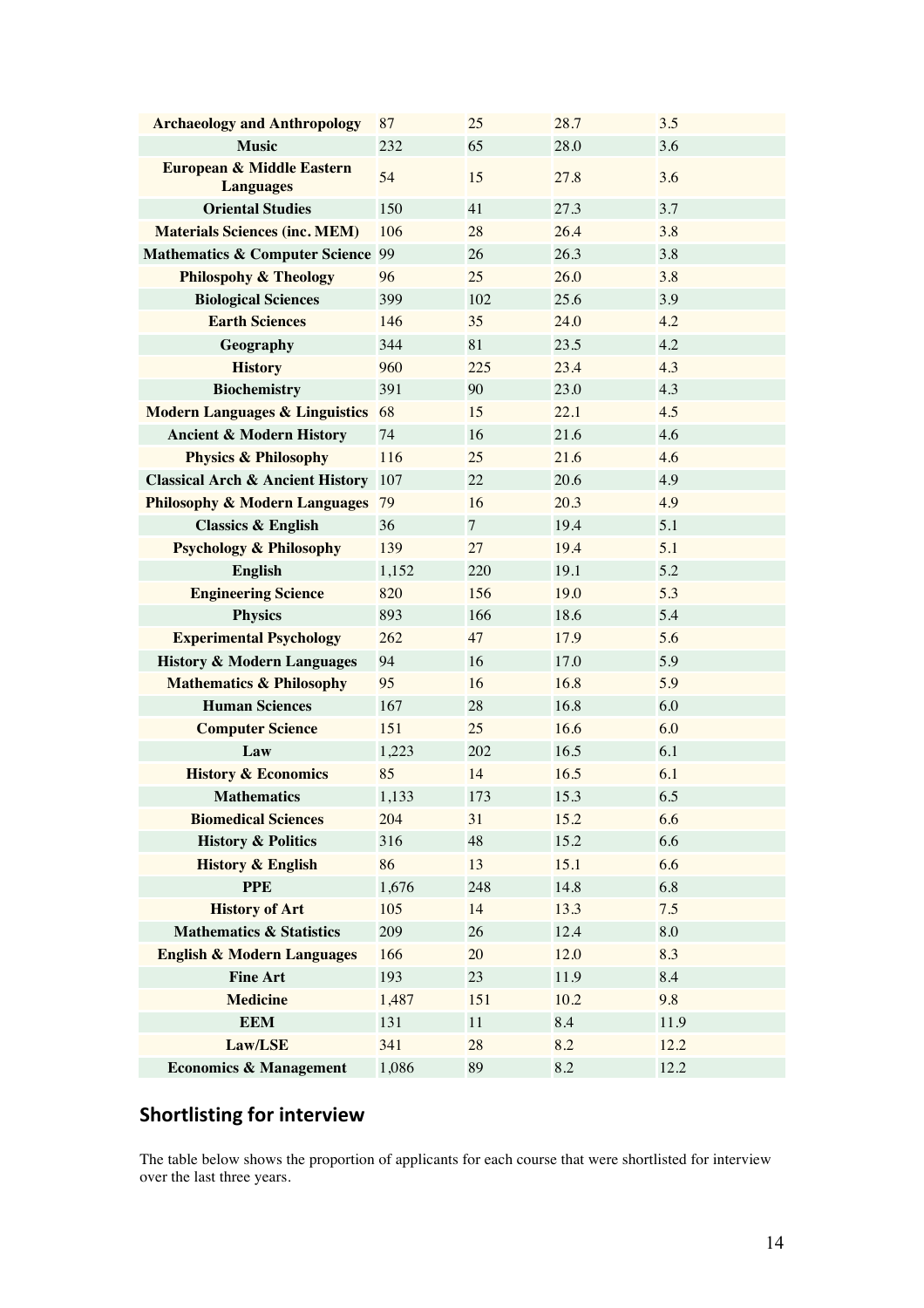## **Applicants shortlisted for interview by course, 2009–11**

|                                             | 2011                                  | 2010 | 2009                  |
|---------------------------------------------|---------------------------------------|------|-----------------------|
|                                             | Shortlisted $(\%)$ Shortlisted $(\%)$ |      | Shortlisted<br>$(\%)$ |
| <b>ARTS</b>                                 |                                       |      |                       |
| <b>Ancient &amp; Modern History</b>         | 68.0                                  | 73.2 | 76.8                  |
| <b>Archaeology/Anthropology</b>             | 82.6                                  | 88.0 | 93.0                  |
| <b>Classical Arch &amp; Ancient History</b> | 89.7                                  | 92.6 | 93.7                  |
| <b>Classics</b>                             | 95.9                                  | 96.6 | 98.9                  |
| <b>Classics &amp; English</b>               | 91.9                                  | 82.4 | 100.0                 |
| <b>Classics &amp; Modern Languages</b>      | 91.9                                  | 96.8 | 92.3                  |
| <b>Economics &amp; Management</b>           | 29.8                                  | 34.0 | 53.0                  |
| <b>English</b>                              | 66.6                                  | 66.4 | 70.8                  |
| <b>English &amp; Modern Languages</b>       | 68.9                                  | 65.8 | 73.0                  |
| European & Mid Eastern Languages 79.7       |                                       | 84.2 | 78.0                  |
| <b>Fine Art</b>                             | 25.5                                  | 32.9 | 34.8                  |
| Geography                                   | 92.4                                  | 96.1 | 94.5                  |
| <b>History</b>                              | 70.7                                  | 73.1 | 74.9                  |
| <b>History &amp; Economics</b>              | 56.5                                  | 56.8 | 64.9                  |
| <b>History &amp; English</b>                | 60.2                                  | 68.5 | 70.5                  |
| <b>History &amp; Modern Languages</b>       | 76.3                                  | 71.4 | 68.4                  |
| <b>History &amp; Politics</b>               | 57.8                                  | 63.2 | 69.2                  |
| <b>History of Art</b>                       | 41.3                                  | 47.7 | 57.9                  |
| Law                                         | 40.1                                  | 53.0 | 49.9                  |
| Law/LSE                                     | 46.5                                  | 46.6 | 50.2                  |
| <b>Mathematics &amp; Philosophy</b>         | 48.5                                  | 56.2 | 71.3                  |
| <b>Modern Languages</b>                     | 90.3                                  | 90.2 | 91.1                  |
| <b>Modern Languages &amp; Linguistics</b>   | 92.5                                  | 85.9 | 84.9                  |
| <b>Music</b>                                | 85.3                                  | 90.4 | 94.8                  |
| <b>Oriental Studies</b>                     | 86.2                                  | 81.5 | 84.2                  |
| <b>Philosophy &amp; Modern Languages</b>    | 80.0                                  | 85.4 | 89.0                  |
| <b>Philosophy &amp; Theology</b>            | 81.1                                  | 78.2 | 80.7                  |
| <b>Physics &amp; Philosophy</b>             | 45.7                                  | 43.8 | 56.3                  |
| <b>PPE</b>                                  | 45.9                                  | 48.6 | 59.7                  |
| <b>Theology</b>                             | 80.2                                  | 88.2 | 81.8                  |
| <b>Theology &amp; Oriental Studies</b>      | 83.3                                  | 85.7 |                       |
| <b>ARTS OVERALL</b>                         | 58.9                                  | 62.5 | 67.7                  |
| <b>SCIENCES</b>                             |                                       |      |                       |
| <b>Biochemistry</b>                         | 83.3                                  | 94.8 | 96.8                  |
| <b>Biological Sciences</b>                  | 73.5                                  | 82.7 | 91.3                  |
| <b>Biomedical Sciences</b>                  | 59.1                                  |      |                       |
| <b>Chemistry</b>                            | 96.2                                  | 97.2 | 96.0                  |
| <b>Computer Science</b>                     | 52.3                                  | 52.4 | 44.0                  |
| <b>Earth Science</b>                        | 90.4                                  | 92.6 | 98.6                  |
| <b>Engineering Science</b>                  | 57.8                                  | 61.7 | 79.2                  |
| <b>EEM</b>                                  | 45.4                                  | 46.0 | 74.6                  |
| <b>Experimental Psychology</b>              | 57.5                                  | 55.1 | 80.7                  |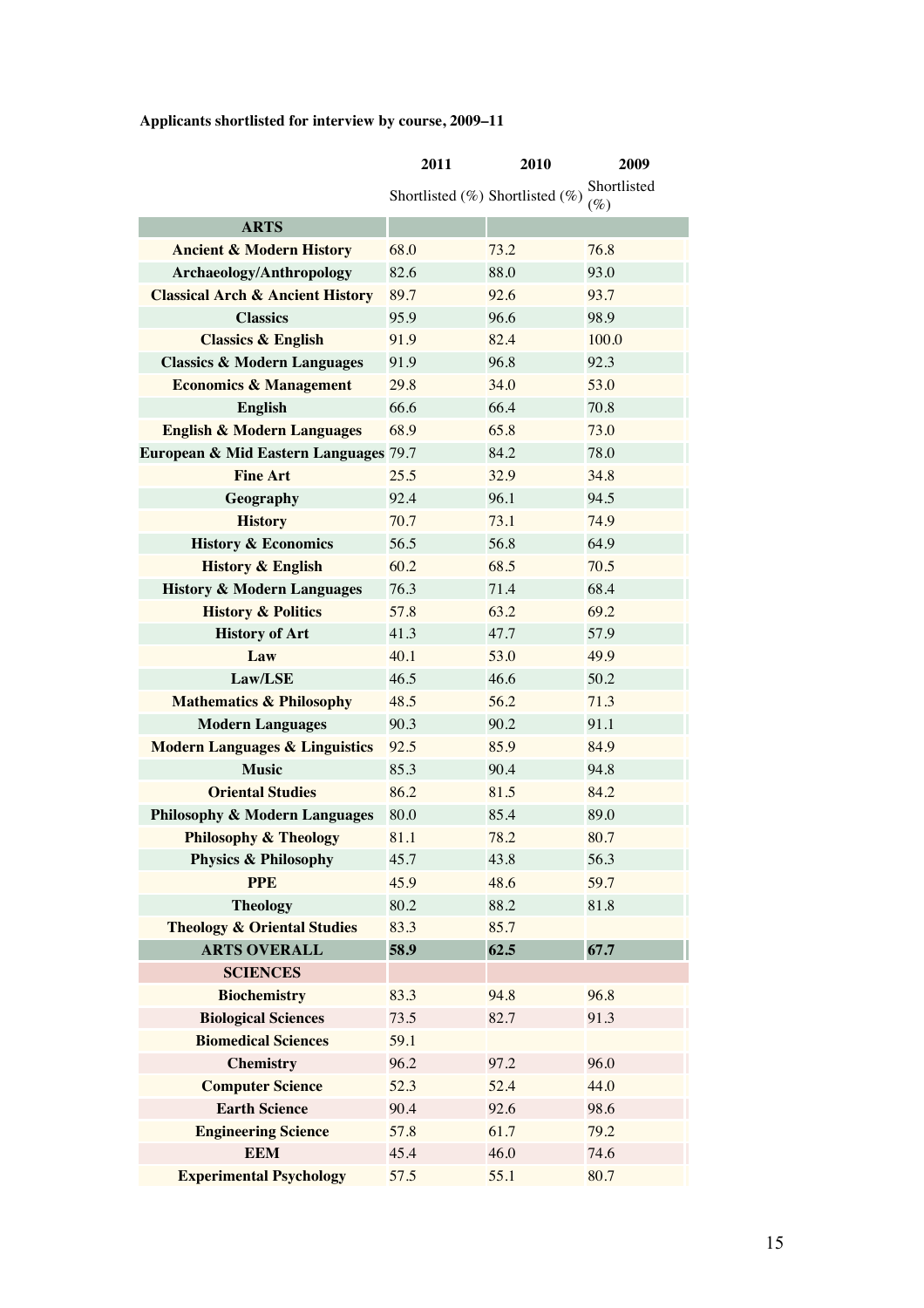| <b>Human Sciences</b>                     | 92.8 | 92.5 | 94.6 |
|-------------------------------------------|------|------|------|
| <b>Materials Science</b>                  | 73.8 | 75.2 | 80.0 |
| <b>Mathematics</b>                        | 51.7 | 59.8 | 65.3 |
| <b>Mathematics &amp; Statistics</b>       | 56.7 | 72.0 | 69.9 |
| <b>Mathematics &amp; Computer Science</b> | 66.3 | 72.5 | 69.2 |
| <b>Medicine</b>                           | 30.1 | 31.4 | 36.8 |
| <b>Physics</b>                            | 49.3 | 51.2 | 55.7 |
| <b>Psychology &amp; Philosophy#</b>       | 55.0 | 59.8 | 73.7 |
| <b>SCIENCE OVERALL</b>                    | 56.7 | 60.6 | 67.0 |
| TOTAL                                     | 58.0 | 61.7 | 67.4 |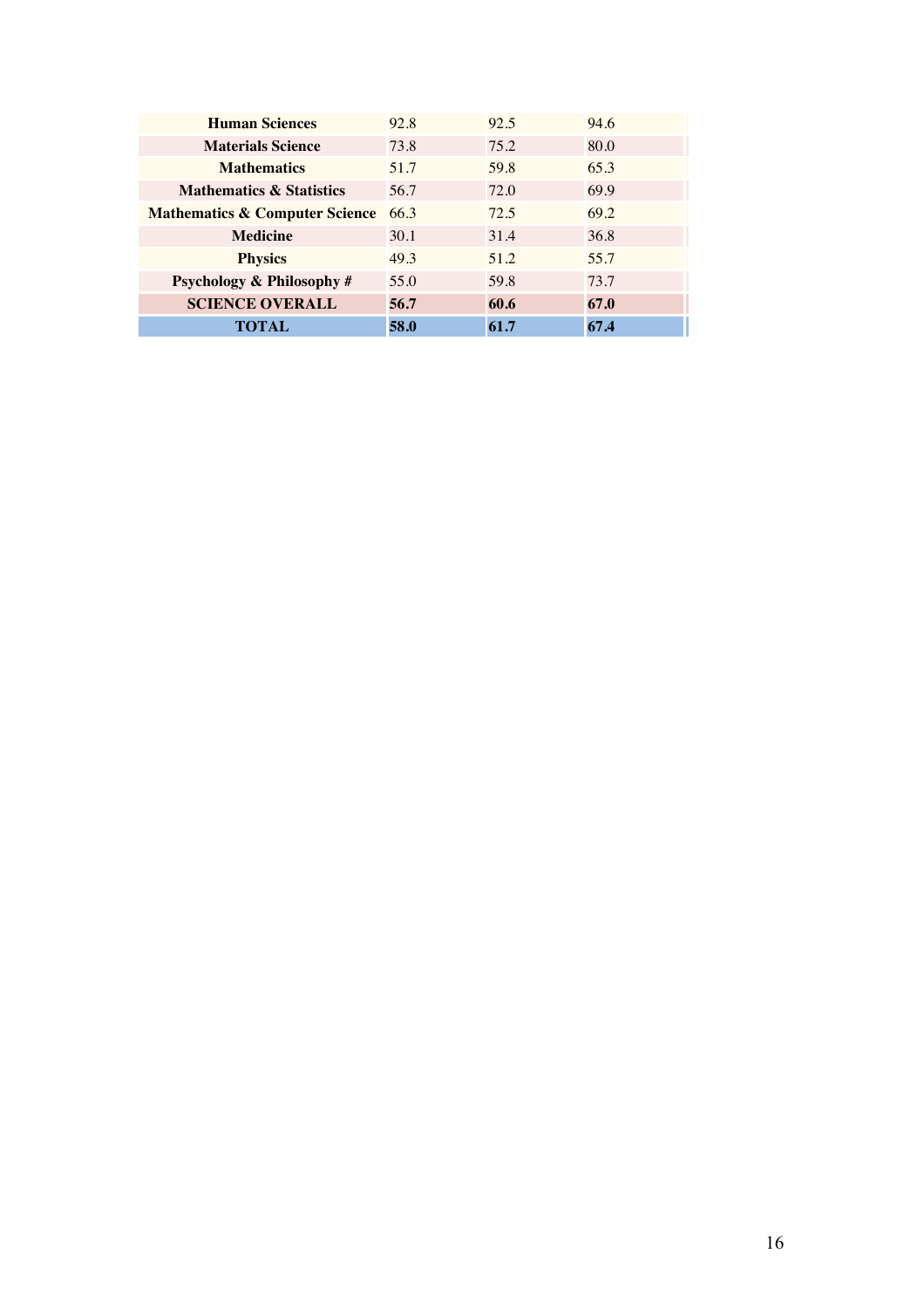## **College choice**

Oxford has 30 colleges that admit undergraduate students. They all admit both men and women. Most colleges offer most courses.

Applicants to Oxford do not need to name a college of preference but can choose to do so.

Colleges work co-operatively to try and ensure all applicants for a particular subject, across all colleges, can be compared against one another, in order that the very best people get Oxford places. As a result, **over 25% of successful candidates for 2011 entry are at a college other than the college they named as their preference**.

This table shows this and breaks it down by application route:

#### **Acceptances by college choice, 2011 entry**

|                                                    |           | <b>Pre O Post O Graduate Total</b> |       |
|----------------------------------------------------|-----------|------------------------------------|-------|
| Accepted by first choice college                   | 2.058 300 | 24                                 | 2.382 |
| Accepted by college other than first choice 701 85 |           | 18                                 | 804   |
| Total                                              | 2,759 385 | 42                                 | 3,186 |

### **Open applications**

Applicants to Oxford do not need to name a college of preference. They have the option of making an open application, and then a computer algorithm assigns them a nominal 'college of preference'. When considering candidates, tutors do not know whether or not the candidates chose to name a college of preference.

A total of 3,150 candidates submitted open applications for entry 2011. All colleges received some allocated candidates.The table below shows the number of open applications by course.

| <b>Subject</b>                         | <b>Open applications</b> |
|----------------------------------------|--------------------------|
| Medicine                               | 351                      |
| Economics & Management                 | 334                      |
| Philosophy, Politics and Economics 301 |                          |
| Law                                    | 279                      |
| Engineering                            | 217                      |
| <b>Mathematics</b>                     | 183                      |
| Physics                                | 147                      |
| <b>English Language and Literature</b> | 139                      |
| Other subjects                         | 1,199                    |
| <b>Total</b>                           | 3,150                    |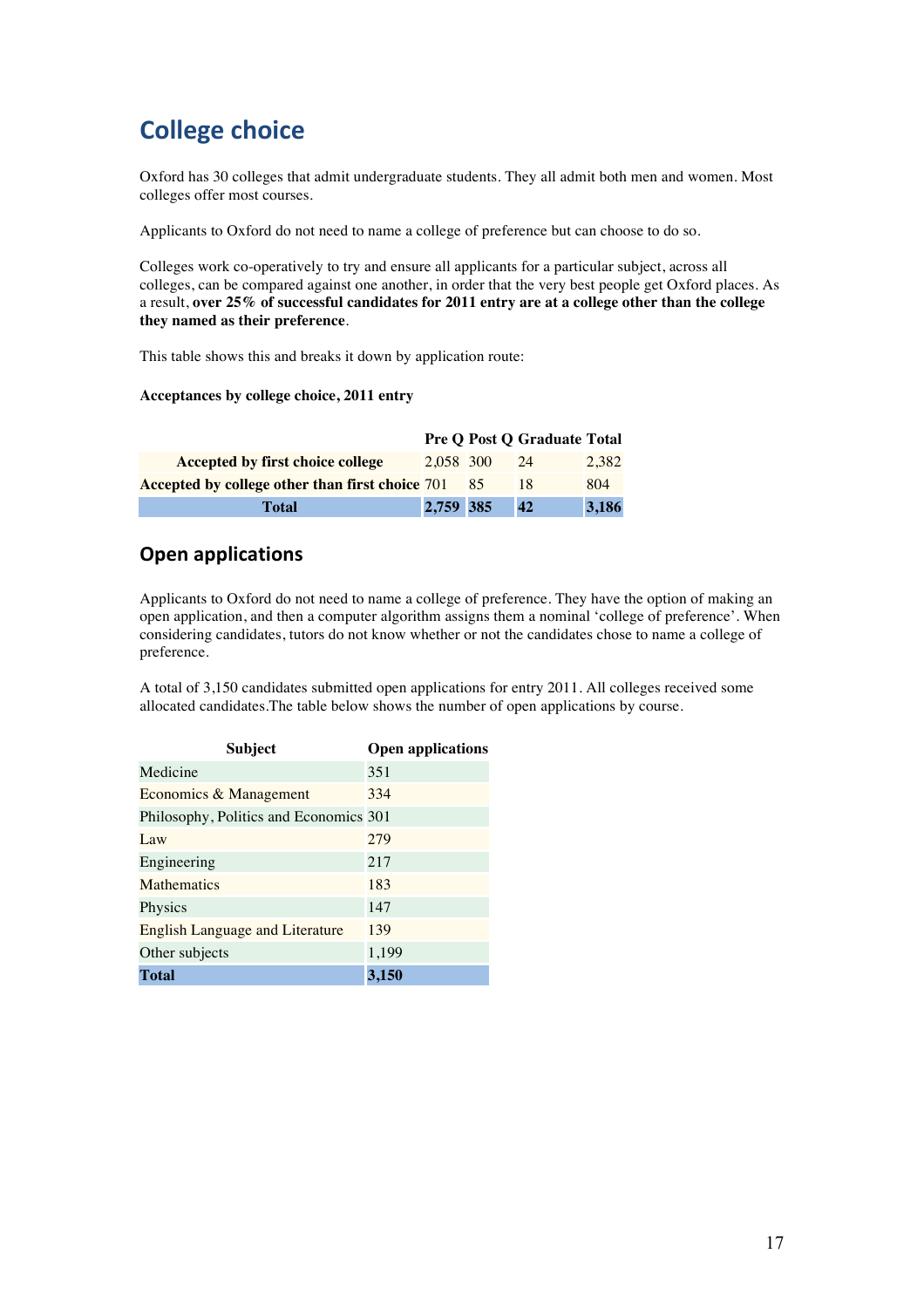## **Qualifications**

The majority of applicants for undergraduate courses apply with A-levels, but Oxford accepts a range of different qualifications.

A prediction of AAA at A level (excluding General Studies), or equivalent, makes someone a potential candidate for Oxford. However, around 45,000 people a year achieve AAA excluding General Studies, and Oxford only has around 3,200 places.

Almost all offers for Oxford places were set at AAA for 2011 entry. In some circumstances candidates who miss their conditional offer may be accepted anyway if there were extenuating circumstances such as illness. For 2012 entry some course at Oxford will set a conditional offer of at least one A\*, see: Oxford's policy on the use of  $A^*$  in conditional offers for 2012 entry

The table below shows the A-level grades of candidates applying and getting offers for 2011 entry.

| Best 3 A-level grades achieved                |        |       | <b>Applicants Offers Success rate</b> |
|-----------------------------------------------|--------|-------|---------------------------------------|
| Less than AAA (including $A^*A^*B$ etc) 2,675 |        | 147   | $5.5\%$                               |
| <b>AAA</b>                                    | 1,708  | 261   | $15.3\%$                              |
| $A^*AA$                                       | 2,879  | 570   | $19.8\%$                              |
| $A^*A^*A$                                     | 2.509  | 737   | $29.4\%$                              |
| $A^*A^*A^*$                                   | 2,266  | 999   | $44.1\%$                              |
| <b>Total</b>                                  | 12,037 | 2,714 | $22.5\%$                              |

Candidates may have taken more than 3 A-levels but table shows only the best 3 A-levels.

The table below shows the A-level grades of accepted candidates for 2011 entry.

#### **Acceptances for 2011 entry: A-levels**

| <b>Best 3 A-level grades achieved</b>      | N <sub>0</sub> | $\mathcal{O}'_0$ |
|--------------------------------------------|----------------|------------------|
| $A*A*A*$                                   | 978            | 38.5             |
| $A^*A^*A$                                  | 721            | 28.4             |
| $A^*AA$                                    | 554 21.8       |                  |
| AAA                                        | 252 9.9        |                  |
| Less than AAA (including $A^*A^*B$ etc) 33 |                | 1.3              |
| <b>Total</b>                               | 2,538 100      |                  |

The data above is based on the best three A-levels completed by candidates during 2010 and 2011.

Candidates may have taken more than 3 A-levels but table shows only the best 3 A-levels.

Note that applicants with A-level grades below AAA may have achieved additional Pre-U qualifications or A-levels prior to 2010.

The table below shows the numbers of offers made to, and final acceptances for, candidates not taking A levels.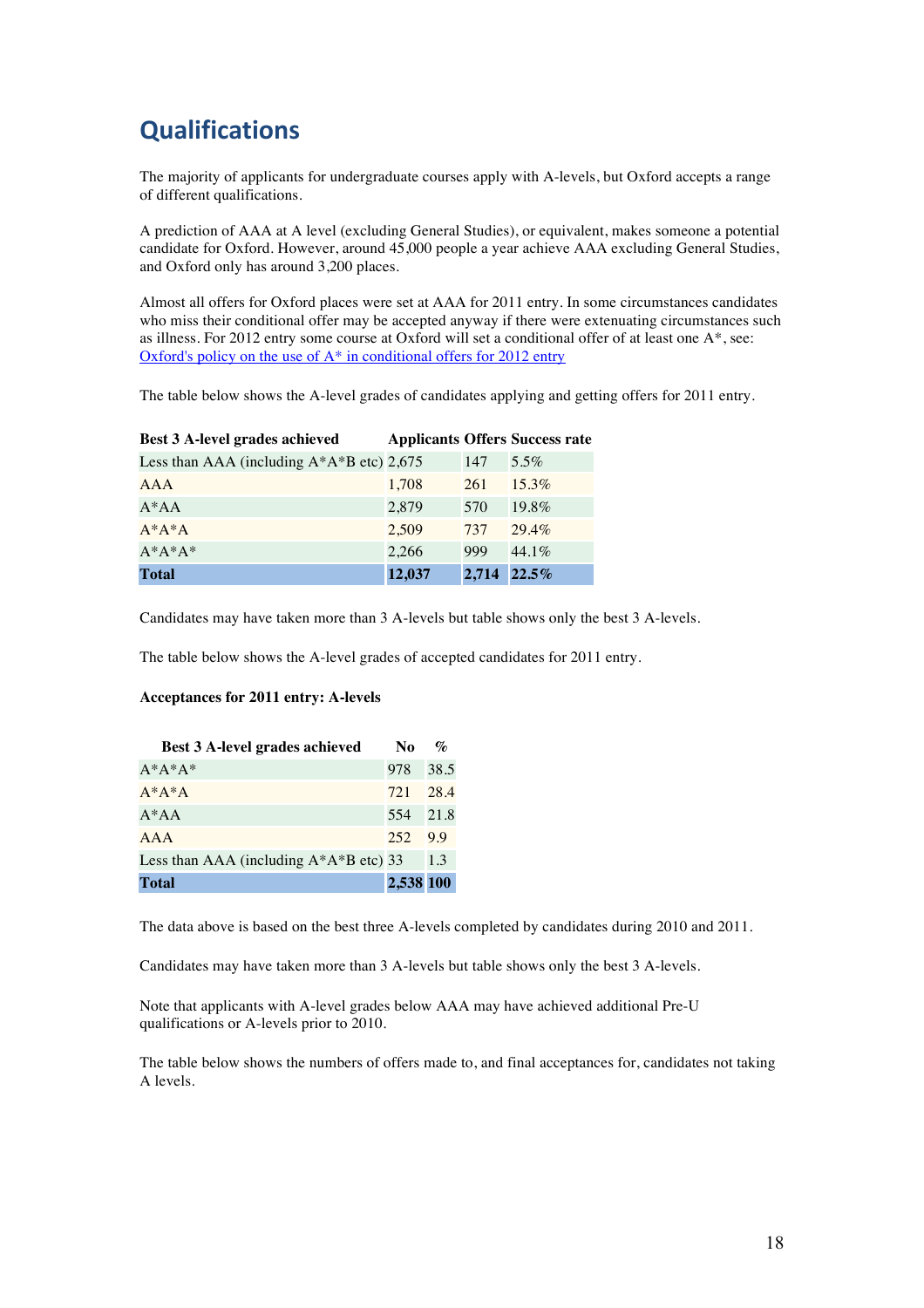#### **Acceptances for 2011 entry**

| Type of qualification                                |       | <b>Offers Acceptances</b> |
|------------------------------------------------------|-------|---------------------------|
| A-levels                                             | 2,471 | 2,295                     |
| A-level/Pre-U combination                            | 70    | 67                        |
| Pre-U                                                | 17    | 15                        |
| International Baccalaureate                          | 216   | 172                       |
| Scottish (Advanced Highers or Highers)               | 35    | 30                        |
| Singaporean SIPCAL                                   | 27    | 17                        |
| English Language requirements (as sole condition) 26 |       | 22                        |
| US APTs or SATs                                      | 19    | 13                        |
| Romanian Diploma de Bacalaureat                      | 17    | 15                        |
| German Abitur                                        | 14    | 13                        |
| French Baccalaureate (incl International Option)     | 12    | 12                        |
| Polish Matura                                        | 10    | 9                         |
| <b>Irish Leaving Certificate</b>                     | 10    | 9                         |
| Dutch VWO                                            | 7     | 6                         |
| <b>Australian ATAR/UAI</b>                           | 7     | 7                         |
| European Baccalaureate                               | 6     | 6                         |
| Other                                                | 83    | 70                        |
| <b>Total</b>                                         | 3,047 | 2,778                     |

## Success by application route, 2011 entry: all domiciles

The tables below show the number of applications and acceptances by application route. **'Pre Q'** (prequalification) refers to candidates applying before their final school/college examination results are know. **'Post Q'** (post-qualification) refers to candidates applying after their final school/college examination results are known. **'Graduate'** refers to candidates who are applying having already graduated from a first undergraduate degree.

|                                                                |                                  | <b>Pre O</b> |                                             | Post O |                          | <b>Graduate</b> |  |      |  |
|----------------------------------------------------------------|----------------------------------|--------------|---------------------------------------------|--------|--------------------------|-----------------|--|------|--|
|                                                                | App                              |              | Acc SR $\%$ App Acc SR $\%$ App Acc SR $\%$ |        |                          |                 |  |      |  |
| <b>Maintained sector 7,142 1,391 19.5 477 125 26.2 4 0 0.0</b> |                                  |              |                                             |        |                          |                 |  |      |  |
| Independent                                                    | 4,273 1,034 24.2 545 154 28.3 0  |              |                                             |        |                          |                 |  |      |  |
| <b>Others</b>                                                  | 3,660 334 9.1                    |              |                                             |        | 900 106 11.8 342 42 12.3 |                 |  |      |  |
| <b>TOTAL</b>                                                   | 15,075 2,759 18.3 1,922 385 20.0 |              |                                             |        |                          | 346 42          |  | 12.1 |  |

last year's figures for comparison:

**Success by application route, 2010 entry: all domiciles**

|                                                                |                                    | <b>Pre O</b> |                                                 | Post O | Graduate   |  |     |  |
|----------------------------------------------------------------|------------------------------------|--------------|-------------------------------------------------|--------|------------|--|-----|--|
|                                                                |                                    |              | App Acc SR $\%$ App Acc SR $\%$ App Acc SR $\%$ |        |            |  |     |  |
| <b>Maintained sector 7,249 1,379 19.0 440 92 20.9 55 4 7.3</b> |                                    |              |                                                 |        |            |  |     |  |
| Independent                                                    | 4,552 1,093 24.0 652 182 27.9 25 2 |              |                                                 |        |            |  | 8.0 |  |
| <b>Others</b>                                                  | 3,207 279 8.7 720 106 14.7         |              |                                                 |        | 244 17 7.0 |  |     |  |
| <b>TOTAL</b>                                                   | 15,008 2,751 18.3 1,812 380 21.0   |              |                                                 |        | 324 23     |  | 7.1 |  |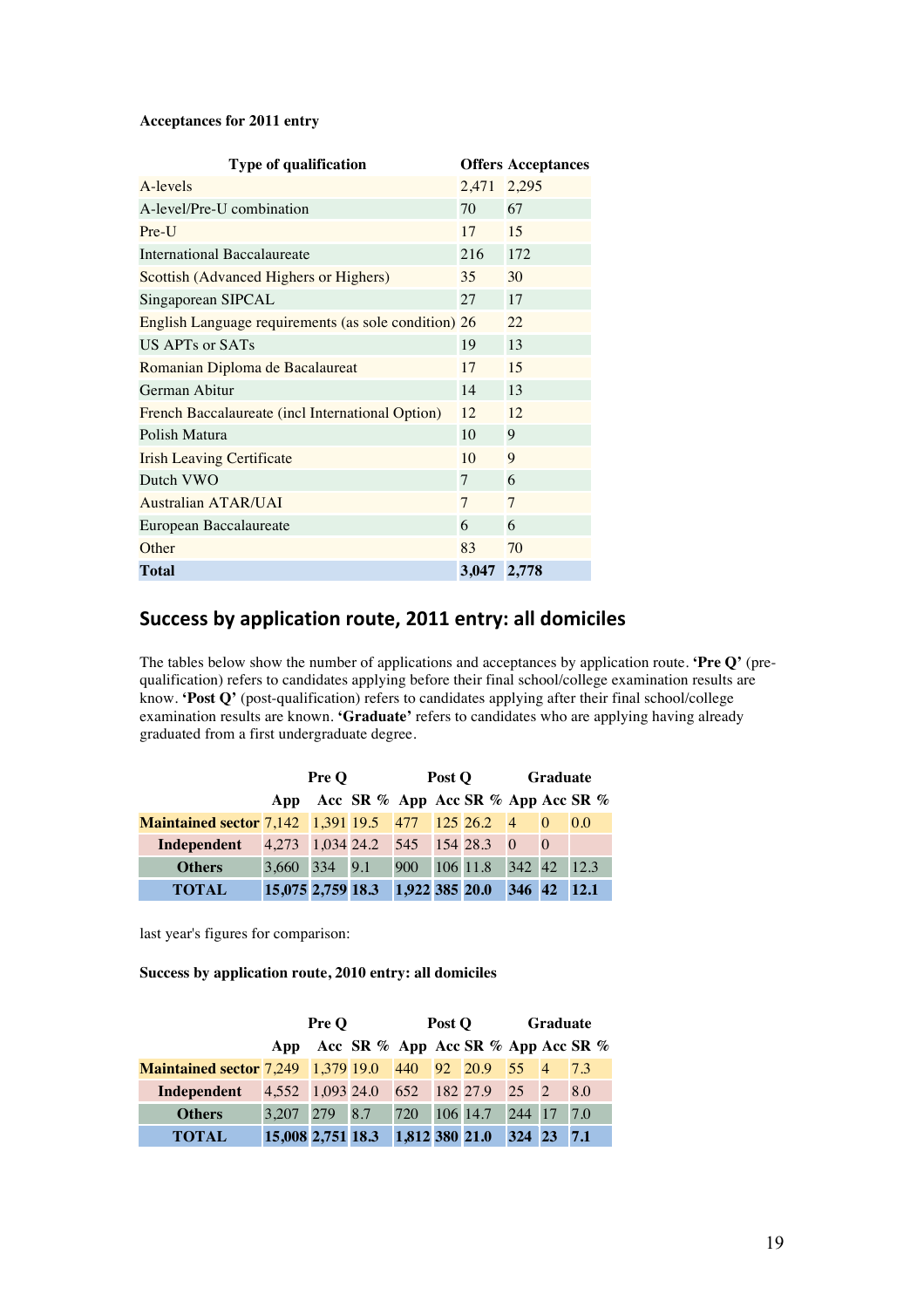## **Ethnic origin**

All Oxford colleges are committed to recruiting the best candidates, irrespective of their age, colour, disability, ethnic origin, marital status, nationality, national origin, parental status, race, religion or belief, gender, sexual orientation, social background or educational background.

The University's race equality policy can be found here: www.admin.ox.ac.uk/eop/policy/race.shtml

Tutors do not have information on ethnicity during the selection process.

## **Context for these figures**

These figures only show ethnic origin for UK undergraduate students for the 2011 year of entry.

The percentage of *all* students (undergraduates and postgraduates) across all years, of all nationalities, who are BME (Black and minority ethnic) is **20%**.

Students do not have to name their ethnic origin if they prefer not to. The table below only includes those who did name their ethnic origin.

**Applications, acceptances and success rate of UK undergraduate students by known ethnic origin, 2011 entry**

|                                       | <b>Applications Acceptances</b> |         |                | Success rate % |      |
|---------------------------------------|---------------------------------|---------|----------------|----------------|------|
|                                       | N <sub>0</sub>                  | $\%$    | No             | $\%$           |      |
| <b>Bangladeshi</b>                    | 71                              | 0.6     | $\overline{7}$ | 0.3            | 9.9  |
| <b>Chinese</b>                        | 243                             | 2.1     | 33             | 1.3            | 13.6 |
| <b>Indian</b>                         | 479                             | 4.2     | 69             | 2.7            | 14.4 |
| Pakistani                             | 143                             | 1.2     | $\tau$         | 0.3            | 4.9  |
| <b>Other Asian</b>                    | 195                             | 1.7     | 28             | 1.1            | 14.4 |
| <b>Black Caribbean</b>                | 37                              | 0.3     | $\tau$         | 0.3            | 18.9 |
| <b>Black African</b>                  | 187                             | 1.6     | 24             | 0.9            | 12.8 |
| <b>Black Other</b>                    | $\overline{4}$                  | $0.0\,$ | $\mathbf{1}$   | 0.0            | 25.0 |
| <b>White &amp; Black Caribbean 73</b> |                                 | 0.6     | 21             | 0.8            | 28.8 |
| White & Black African                 | 34                              | 0.3     | 10             | 0.4            | 29.4 |
| White & Asian                         | 301                             | 2.6     | 64             | 2.5            | 21.3 |
| Other mixed                           | 177                             | 1.5     | 43             | 1.7            | 24.3 |
| White                                 | 9,417                           | 82.1    | 2,264 87.3     |                | 24.0 |
| <b>Other</b>                          | 116                             | 1.0     | 16             | 0.6            | 13.8 |
| <b>Total</b>                          | 11,477 100.0 2,594 100.0        |         |                |                | 22.6 |

### **Contextual statistics for these figures**

#### **The national picture for school attainment**

In 2007, around 23% of all white students gained AAA, and a similar proportion of BME students overall gained AAA. Among Black students, 9.6% gained AAA.

In numbers: nearly 26,000 white students got three As or better at A-level excluding General Studies in 2007, compared to nearly 4,650 BME students, of whom 353 were Black. *[Source: Cambridge Assessments and UCAS data]*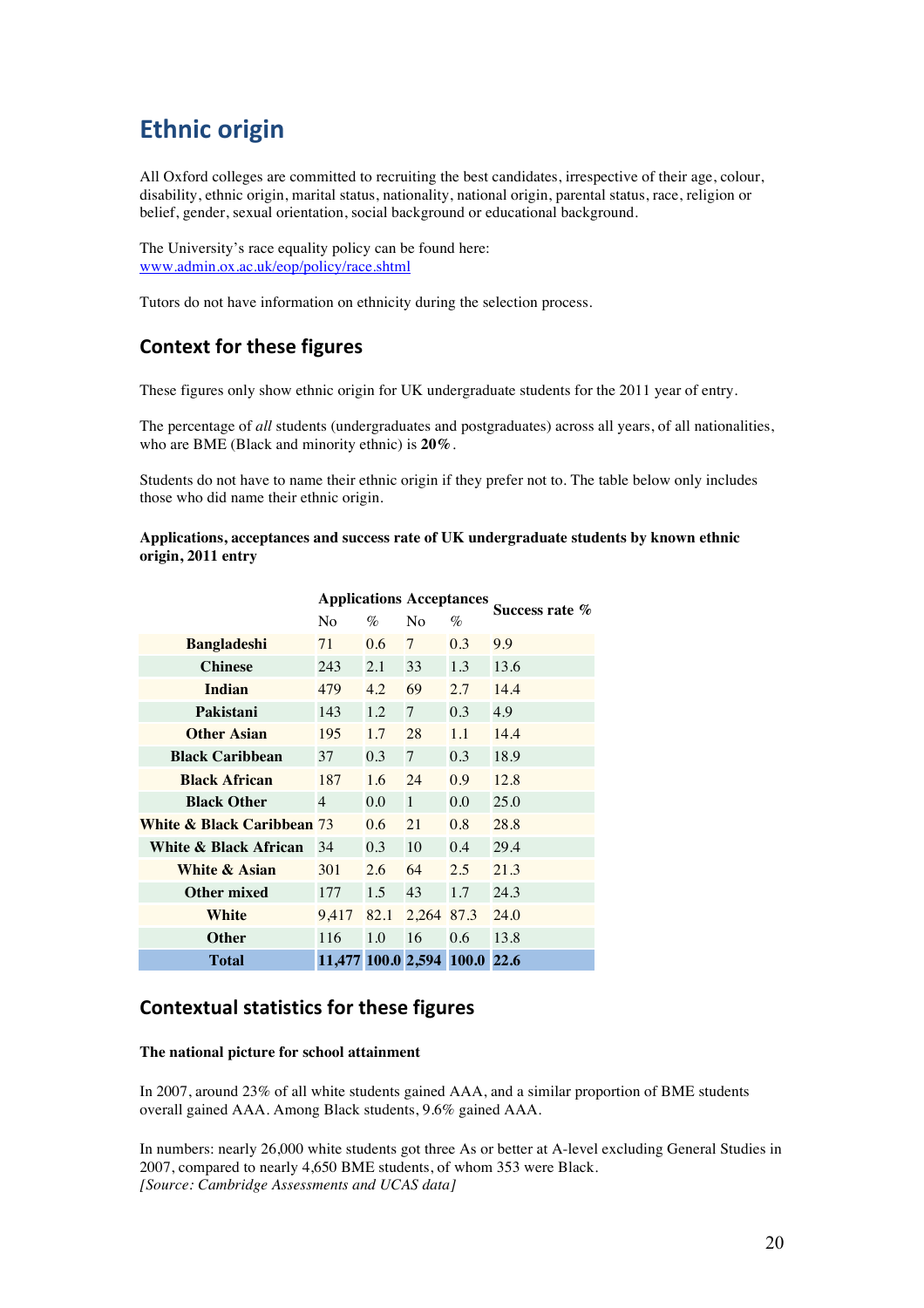#### **The national picture for applications to Oxford**

Those BME students gaining top grades are more likely to apply to Oxford than their white peers: In 2009, more than 29,000 white students got three As or better at A-level excluding General Studies and around **28.4%** of them applied to Oxford; nearly 5,800 BME students got three As or better at A-level excluding General Studies and more than **30%** of them applied to Oxford; 452 Black students got three As or better at A-level excluding General Studies, and nearly **half** of them applied to Oxford. *[Source: UCAS and Oxford University data]*

**Oxford is attracting a higher proportion of AAA applicants of BME ethnicity than the sector as a**  whole: of the students who got AAA or better at A-level (excluding General Studies) applying through UCAS in 2009, **16.1%** came from ethnic minority backgrounds. The proportion of UK students applying to Oxford from stated BME backgrounds was **17.1%** in the same year. *[Source: UCAS and Oxford University data]*

#### **Success rate**

As the table above shows, some ethnic groups had a lower success rate in entry 2011 than the average.

Statistics show that BME applicants' success rate is affected by subject choice - BME students apply disproportionately for the most oversubscribed courses:

- Previous analysis of 2009 showed, for example, Oxford's three most oversubscribed large (over 70 places) courses (Economics & Management, Medicine and Mathematics) accounted for 43% of *all* BME applicants – compared to just 17% of all white applicants.
- Oxford's three most oversubscribed large (over 70 places) courses (Economics  $\&$ Management, Medicine and Mathematics) accounted for 44% of *all* Black applicants – compared to just 17% of all white applicants.
- Subject breakdown: **28.8% of** *all* **Black applicants for 2009 entry applied for Medicine**, compared to just 7% of all white applicants.

**10.4% of** *all* **Black applicants for 2009 entry applied for Economics & Management**, compared to just 3.6% of all white applicants.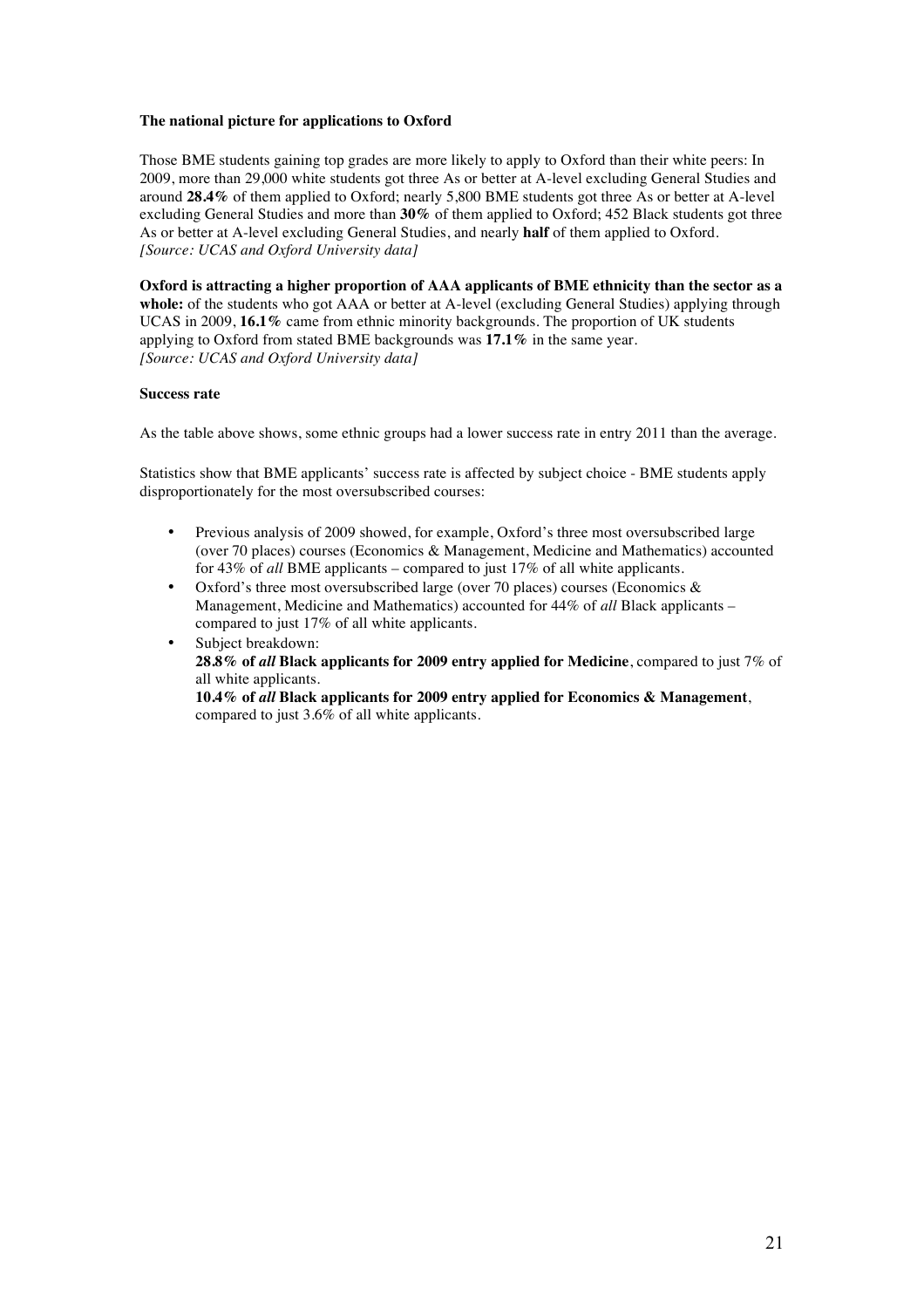## **Gender**

All Oxford colleges are committed to recruiting the best candidates, irrespective of their age, colour, disability, ethnic origin, marital status, nationality, national origin, parental status, race, religion or belief, gender, sexual orientation, social background or educational background.

The table below shows applications, acceptances and success rate by course and gender for 2011 entry.

#### **Applications and acceptances by course and gender, 2011 entry: all domiciles**

|                                                              |              | <b>Applications</b> |            |                | <b>Acceptances</b>                  |                | Success rate $(\% )$ |      |      |
|--------------------------------------------------------------|--------------|---------------------|------------|----------------|-------------------------------------|----------------|----------------------|------|------|
|                                                              |              | Male Female Total   |            |                | Male Female Total Male Female Total |                |                      |      |      |
| <b>ARTS</b>                                                  |              |                     |            |                |                                     |                |                      |      |      |
| <b>Ancient &amp; Modern History</b>                          | 48           | 26                  | 74         | 11             | 5                                   | 16             | 22.9                 | 19.2 | 21.6 |
| <b>Archaeology and Anthropology</b>                          | 22           | 65                  | 87         | 6              | 19                                  | 25             | 27.3                 | 29.2 | 28.7 |
| <b>Classical Archaeology &amp; Ancient</b><br><b>History</b> | 51           | 56                  | 107        | 5              | 17                                  | 22             | 9.8                  | 30.4 | 20.6 |
| <b>Classics</b>                                              | 147          | 145                 | 292        | 61             | 56                                  | 117            | 41.5                 | 38.6 | 40.1 |
| <b>Classics &amp; English</b>                                | 6            | 30                  | 36         | $\overline{0}$ | $\overline{7}$                      | $\overline{7}$ | 0.0                  | 23.3 | 19.4 |
| <b>Classics &amp; Modern Languages</b>                       | 13           | 25                  | 38         | 5              | $\overline{7}$                      | 12             | 38.5                 | 28.0 | 31.6 |
| <b>Economics &amp; Management</b>                            | 674          | 412                 | 1,086      | 54             | 35                                  | 89             | 8.0                  | 8.5  | 8.2  |
| <b>English</b>                                               | 347          | 805                 | 1,152      | 83             | 137                                 | 220            | 23.9                 | 17.0 | 19.1 |
| <b>English &amp; Modern Languages</b>                        | 27           | 139                 | 166        | 6              | 14                                  | 20             | 22.2                 | 10.1 | 12.0 |
| European & Middle Eastern<br><b>Languages</b>                | 15           | 39                  | 54         | 6              | 9                                   | 15             | 40.0                 | 23.1 | 27.8 |
| <b>Fine Art</b>                                              | 41           | 152                 | 193        | 5              | 18                                  | 23             | 12.2                 | 11.8 | 11.9 |
| Geography                                                    | 159          | 185                 | 344        | 35             | 46                                  | 81             | 22.0                 | 24.9 | 23.5 |
| <b>History</b>                                               | 522          | 438                 | 960        | 119            | 106                                 | 225            | 22.8                 | 24.2 | 23.4 |
| <b>History &amp; Economics</b>                               | 62           | 23                  | 85         | 10             | $\overline{4}$                      | 14             | 16.6                 | 17.4 | 16.5 |
| <b>History &amp; English</b>                                 | 24           | 62                  | 86         | $\overline{4}$ | 9                                   | 13             | 16.7                 | 14.5 | 15.1 |
| <b>History &amp; Modern Languages</b>                        | 32           | 62                  | 94         | $\mathbf{1}$   | 15                                  | 16             | 3.1                  | 24.2 | 17.0 |
| <b>History &amp; Politics</b>                                | 180          | 136                 | 316        | 26             | 22                                  | 48             | 14.4                 | 16.2 | 15.2 |
| <b>History of Art</b>                                        | 22           | 83                  | 105        | $\mathbf{2}$   | 12                                  | 14             | 9.1                  | 14.5 | 13.3 |
| Law                                                          | 525          | 698                 | 1,223      | 83             | 119                                 | 202            | 15.8                 | 17.0 | 16.5 |
| Law/LSE                                                      | 111          | 230                 | 341        | 11             | 17                                  | 28             | 9.9                  | 7.4  | 8.2  |
| <b>Mathematics &amp; Philosophy</b>                          | 55           | 40                  | 95         | 13             | 3                                   | 16             | 23.6                 | 7.5  | 16.8 |
| <b>Modern Languages</b>                                      | 181          | 401                 | 582        | 55             | 130                                 | 185            | 30.4                 | 32.4 | 31.8 |
| <b>Modern Languages &amp; Linguistics</b>                    | 19           | 49                  | 68         | $\overline{4}$ | 11                                  | 15             | 21.1                 | 22.4 | 22.1 |
| <b>Music</b>                                                 | 109          | 123                 | 232        | 29             | 36                                  | 65             | 26.6                 | 29.3 | 28.0 |
| <b>Oriental Studies</b>                                      | 57           | 93                  | 150        | 21             | 20                                  | 41             | 36.8                 | 21.5 | 27.3 |
| <b>Philosophy &amp; Modern Languages</b>                     | 35           | 44                  | 79         | 5              | 11                                  | 16             | 14.3                 | 25.0 | 20.3 |
| <b>Philosophy &amp; Theology</b>                             | 56           | 40                  | 96         | 15             | 10                                  | 25             | 26.8                 | 25.0 | 26.0 |
| <b>Physics &amp; Philosophy</b>                              | 76           | 40                  | 116        | 15             | 10                                  | 25             | 19.7                 | 25.0 | 21.6 |
| <b>PPE</b>                                                   | 1,023 653    |                     | 1,676      | 170            | 78                                  | 248            | 16.6                 | 11.9 | 14.8 |
| <b>Theology</b>                                              | 56           | 51                  | 107        | $18\,$         | 13                                  | 31             | 32.1                 | 25.5 | 29.0 |
| <b>Theology &amp; Oriental Studies</b>                       | $\mathbf{1}$ | 5                   | 6          | $\mathbf{1}$   | $\mathbf{1}$                        | $\overline{2}$ | 100.0 20.0           |      | 33.3 |
| <b>TOTAL ARTS</b>                                            |              | 4,696 5,350         | 10,046 879 |                | 997                                 |                | 1,876 18.7 18.6      |      | 18.7 |
| <b>SCIENCES</b>                                              |              |                     |            |                |                                     |                |                      |      |      |
| <b>Biochemistry</b>                                          | 190          | 201                 | 391        | 50             | 40                                  | 90             | 26.3                 | 19.9 | 23.0 |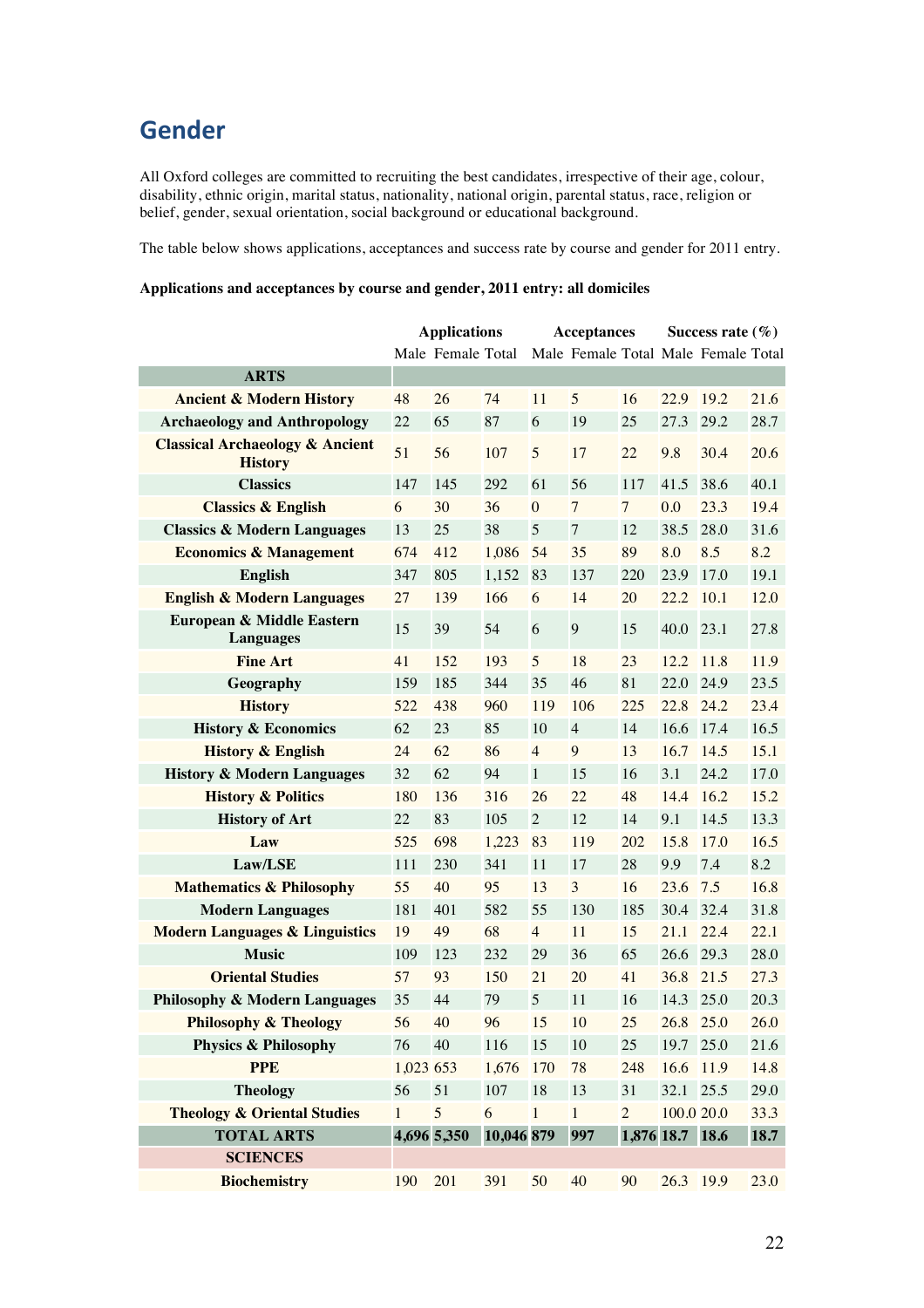| <b>Biological Sciences</b>                | 159 | 240         | 399                | 39             | 63  | 102        | 24.5 26.3 |                 | 25.6 |
|-------------------------------------------|-----|-------------|--------------------|----------------|-----|------------|-----------|-----------------|------|
| <b>Biomedical Sciences</b>                | 68  | 136         | 204                | 12             | 19  | 31         | 17.6      | 14.0            | 15.2 |
| <b>Chemistry</b>                          | 313 | 247         | 560                | 104            | 84  | 188        | 33.2      | 34.0            | 33.6 |
| <b>Computer Science</b>                   | 123 | 28          | 151                | 20             | 5   | 25         | 16.3      | 17.9            | 16.6 |
| <b>Earth Sciences</b>                     | 81  | 65          | 146                | 23             | 12  | 35         | 28.4      | 18.5            | 24.0 |
| <b>Engineering Science</b>                | 637 | 183         | 820                | 117            | 39  | 156        | 18.4      | 21.3            | 19.0 |
| <b>EEM</b>                                | 90  | 41          | 131                | 8              | 3   | 11         | 8.9       | 7.3             | 8.4  |
| <b>Experimental Psychology</b>            | 49  | 213         | 262                | 11             | 36  | 47         | 22.4      | 16.9            | 17.9 |
| <b>Human Sciences</b>                     | 42  | 125         | 167                | $\overline{7}$ | 21  | 28         | 16.7      | 16.8            | 16.8 |
| <b>Materials Science (inc. MEM)</b>       | 64  | 42          | 106                | 16             | 12  | 28         | 25.0      | 28.6            | 26.4 |
| <b>Mathematics</b>                        | 706 | 427         | 1,133              | 123            | 50  | 173        | 17.4      | 11.7            | 15.3 |
| <b>Mathematics &amp; Computer Science</b> | 80  | 19          | 99                 | 23             | 3   | 26         | 28.8      | 15.8            | 26.3 |
| <b>Mathematics &amp; Statistics</b>       | 110 | 99          | 209                | 13             | 13  | 26         | 11.8      | <sup>13.1</sup> | 12.4 |
| <b>Medicine</b>                           | 704 | 783         | 1,487              | 84             | 67  | 151        | 11.9      | 8.6             | 10.2 |
| <b>Physics</b>                            | 707 | 186         | 893                | 140            | 26  | 166        | 19.8      | 14.0            | 18.6 |
| <b>Psychology &amp; Philosophy</b>        | 46  | 93          | 139                | 9              | 18  | 27         | 19.6      | 19.4            | 19.4 |
| <b>TOTAL SCIENCES</b>                     |     | 4,169 3,128 | 7,297              | 799            | 511 | 1,310 19.2 |           | <b>16.3</b>     | 18.0 |
| <b>TOTAL</b>                              |     | 8,865 8,478 | 17,343 1,678 1,508 |                |     | 3,186 18.9 |           | 17.8            | 18.4 |

The table below shows applications and acceptances for UK domiciled candidates by school type and gender for 2011entry.

|                                              |             | <b>Applications 2011</b> |                          |                             | <b>Acceptances 2011</b>     |                          |             |                 |  |  |
|----------------------------------------------|-------------|--------------------------|--------------------------|-----------------------------|-----------------------------|--------------------------|-------------|-----------------|--|--|
|                                              |             | Male Female Total        |                          | $\mathcal{O}_{\mathcal{O}}$ |                             | <b>Male Female Total</b> |             | $\mathcal{O}_0$ |  |  |
| <b>Comprehensive</b>                         |             | 1,757 1,659              | 3.416                    | 28.2                        | 333                         | 320                      | 653         | 24.5            |  |  |
| Grammar                                      |             | 1,013 1,015              | 2.028                    | 16.8                        | 251                         | 239                      | 490         | 18.4            |  |  |
| <b>Sixth-form colleges</b>                   | 702         | 700                      | 1.402                    | 11.6                        | 137                         | 126                      | 126         | 9.9             |  |  |
| FE Institutions <sup>1</sup>                 | 213         | 262                      | 475                      | 3.9                         | 29                          | 44                       | 73          | 2.7             |  |  |
| Other maintained <sup>2</sup>                | 93          | 45                       | 138                      | 1.1                         | 27                          | $\overline{2}$           | 29          | 1.1             |  |  |
| <b>Maintained sector</b>                     | 3,778 3,681 |                          | 7.459                    | 61.6                        | 777                         | 731                      | 1.508 56.7  |                 |  |  |
| Independent                                  |             | 2,207 1,934              | 4,141                    | 34.2                        | 597                         | 507                      | 1,104 41.5  |                 |  |  |
| <b>Other UK Institutions</b> <sup>3</sup> 12 |             | 28                       | 40                       | 0.3                         | $\mathcal{D}$               | $\overline{7}$           | 9           | 0.3             |  |  |
| <b>Overseas Schools</b>                      | 17          | 25                       | 42                       | 0.3                         | $\mathcal{D}_{\mathcal{L}}$ | $\overline{4}$           | 6           | 0.2             |  |  |
| <b>Individuals</b>                           | 240         | 185                      | 425                      | 3.5                         | 19                          | 15                       | 34          | 1.3             |  |  |
| All other category                           | 269         | 238                      | 507                      | 4.2                         | 23                          | 26                       | 49          | 1.8             |  |  |
| TOTAL                                        | 6.254 5.853 |                          | 12,107 100.0 1,397 1,264 |                             |                             |                          | 2.661 100.0 |                 |  |  |

#### **UK domiciled applications and acceptances by type of school/college and gender, 2011 entry**

The table below shows applications and acceptances for candidates of all domiciles by school type and gender for 2011 entry.

#### **Applications and acceptances by type of school/college and gender: all domiciles**

|                                                      | <b>Applications 2011</b>                |  | <b>Acceptances 2011</b> |  |                 |  |  |
|------------------------------------------------------|-----------------------------------------|--|-------------------------|--|-----------------|--|--|
|                                                      | Male Female Total % Male Female Total % |  |                         |  |                 |  |  |
| <b>Comprehensive</b>                                 | $1,770$ 1,667 3,437 19.8 333 320        |  |                         |  | 653 20.5        |  |  |
| <b>Grammar</b>                                       | $1,018$ 1,018 2,036 11.7 251 239        |  |                         |  | 490 15.4        |  |  |
| <b>Sixth-form colleges</b> 718 716 1,434 8.3 138 127 |                                         |  |                         |  | $265 \quad 8.3$ |  |  |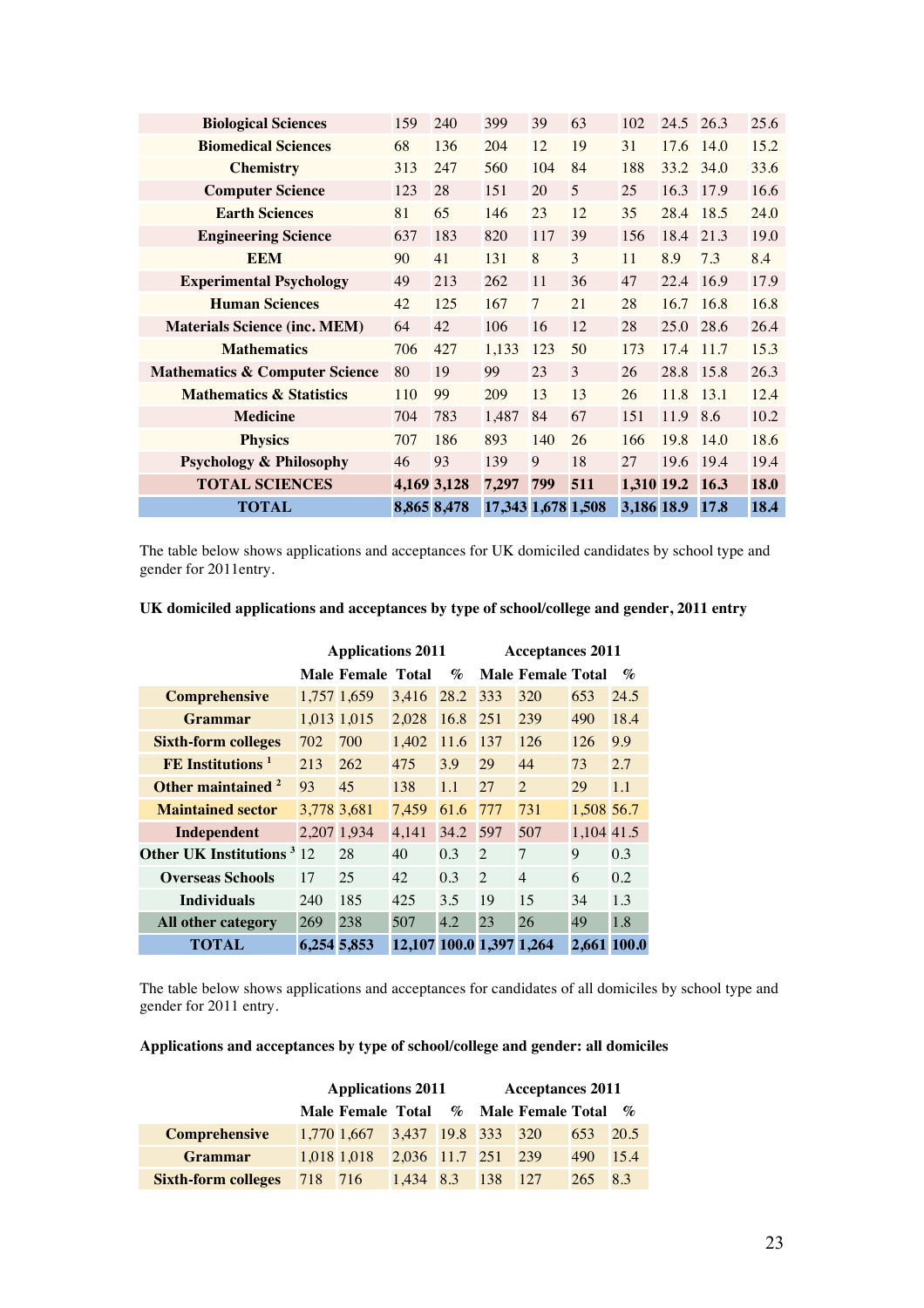| FE Institutions <sup>1</sup>          | 241 | 286         | 527                      | 3.0      | 31  | 46            | 77          | 2.4  |
|---------------------------------------|-----|-------------|--------------------------|----------|-----|---------------|-------------|------|
| Other maintained <sup>2</sup>         | 117 | 72          | 189                      | 1.1      | 29  | $\mathcal{D}$ | 31          | 1.0  |
| <b>Maintained sector</b>              |     | 3,864 3,759 | 7.623                    | 44.0     | 782 | 734           | 1,516 47.6  |      |
| Independent                           |     | 2,532 2,286 | 4,818                    | 27.8     | 639 | 549           | 1,188 37.3  |      |
| Other UK Institutions <sup>3</sup> 22 |     | 38          | 60                       | 0.3      | 3   | 7             | 10          | 0.3  |
| <b>Overseas Schools</b>               | 851 | 886         | 1.737                    | 10.0     | 90  | 101           | 191         | 6.0  |
| <b>Individuals</b>                    |     | 1,596 1,509 | 3.105                    | 17.9 164 |     | 117           | 281         | 8.8  |
| All other category                    |     | 2,469 2,433 | 4.902                    | 28.3     | 257 | 225           | 482         | 15.1 |
| TOTAL                                 |     | 8,865 8,478 | 17,343 100.0 1,678 1,508 |          |     |               | 3.186 100.0 |      |

Last year's figures for comparison:

|                                              |             | <b>Applications 2010</b> |                          |                             |     | <b>Acceptances 2010</b>  |             |                  |
|----------------------------------------------|-------------|--------------------------|--------------------------|-----------------------------|-----|--------------------------|-------------|------------------|
|                                              |             | Male Female Total        |                          | $\mathcal{O}_{\mathcal{O}}$ |     | <b>Male Female Total</b> |             | $\mathcal{O}'_0$ |
| <b>Comprehensive</b>                         |             | 1,758 1,682              | 3.440                    | 22.5                        | 326 | 299                      | 625         | 19.5             |
| <b>Grammar</b>                               | 1,071 998   |                          | 2.069                    | 13.5                        | 273 | 199                      | 472         | 14.7             |
| <b>Sixth-form colleges</b>                   | 749         | 718                      | 1,467                    | 9.6                         | 148 | 125                      | 273         | 8.5              |
| FE Institutions <sup>1</sup>                 | 332         | 313                      | 645                      | 4.2                         | 41  | 42                       | 83          | 2.6              |
| Other maintained <sup>2</sup>                | 86          | 37                       | 123                      | 0.8                         | 14  | 8                        | 22          | 0.7              |
| <b>Maintained sector</b>                     |             | 3.996 3.748              | 7.744                    | 45.2                        | 802 | 673                      | 1.475 46.8  |                  |
| Independent                                  | 2,813 2,416 |                          | 5.229                    | 30.5                        | 740 | 537                      | 1.277 40.5  |                  |
| <b>Other UK Institutions</b> <sup>3</sup> 47 |             | 54                       | 101                      | 0.7                         | 6   | $\overline{7}$           | 13          | 0.4              |
| <b>Overseas Schools</b>                      | 901         | 879                      | 1.780                    | 11.7                        | 108 | 98                       | 206         | 6.4              |
| <b>Individuals</b>                           | 1,159 1,131 |                          | 2.290                    | 15.0                        | 107 | 76                       | 183         | 5.7              |
| All other category                           | 2,107 2,064 |                          | 4,171                    | 24.3                        | 221 | 181                      | 402         | 12.7             |
| <b>TOTAL</b>                                 | 8,916 8,228 |                          | 17,144 100.0 1,763 1,391 |                             |     |                          | 3.154 100.0 |                  |

1. FE Institutions comprise tertiary colleges and all types of further education colleges.

- 2. The 'Other maintained' category comprises other secondary schools, special schools and city technology colleges
- 3. 'Other UK Institutions' mainly comprises language schools and HE Institutions, but also includes a few other UK institutions that are not classified as either maintained or independent

## Success rate by type of school/college and gender: all domiciles

|                                                | <b>Success rate 2011</b> |                                                                           |      | Sucess rate 2010 |      |      |
|------------------------------------------------|--------------------------|---------------------------------------------------------------------------|------|------------------|------|------|
|                                                |                          | Male $(\%)$ Female $(\%)$ All $(\%)$ Male $(\%)$ Female $(\%)$ All $(\%)$ |      |                  |      |      |
| <b>Comprehensive</b>                           | 18.8                     | 19.2                                                                      | 19.0 | 18.5             | 17.8 | 18.2 |
| Grammar                                        | 24.7                     | 23.5                                                                      | 24.1 | 25.5             | 19.9 | 22.8 |
| <b>Sixth-form colleges</b>                     | 19.2                     | 17.7                                                                      | 18.5 | 19.8             | 17.4 | 18.6 |
| $FE$ Institutions <sup>1</sup>                 | 12.9                     | 16.1                                                                      | 14.6 | 12.3             | 13.4 | 12.9 |
| Other maintained <sup>2</sup>                  | 24.8                     | 2.8                                                                       | 16.4 | 16.3             | 21.6 | 17.9 |
| <b>Maintained sector</b>                       | 20.2                     | 19.5                                                                      | 19.9 | 20.1             | 18.0 | 19.0 |
| Independent                                    | 25.2                     | 24.0                                                                      | 24.7 | 26.3             | 22.2 | 24.4 |
| <b>Other UK Institutions</b> <sup>3</sup> 13.6 |                          | 18.4                                                                      | 16.7 | 12.8             | 13.0 | 12.9 |
| <b>Overseas Schools</b>                        | 10.6                     | 11.4                                                                      | 11.0 | 12.0             | 11.1 | 11.6 |
| <b>Individuals</b>                             | 10.3                     | 7.8                                                                       | 9.0  | 9.2              | 6.7  | 8.0  |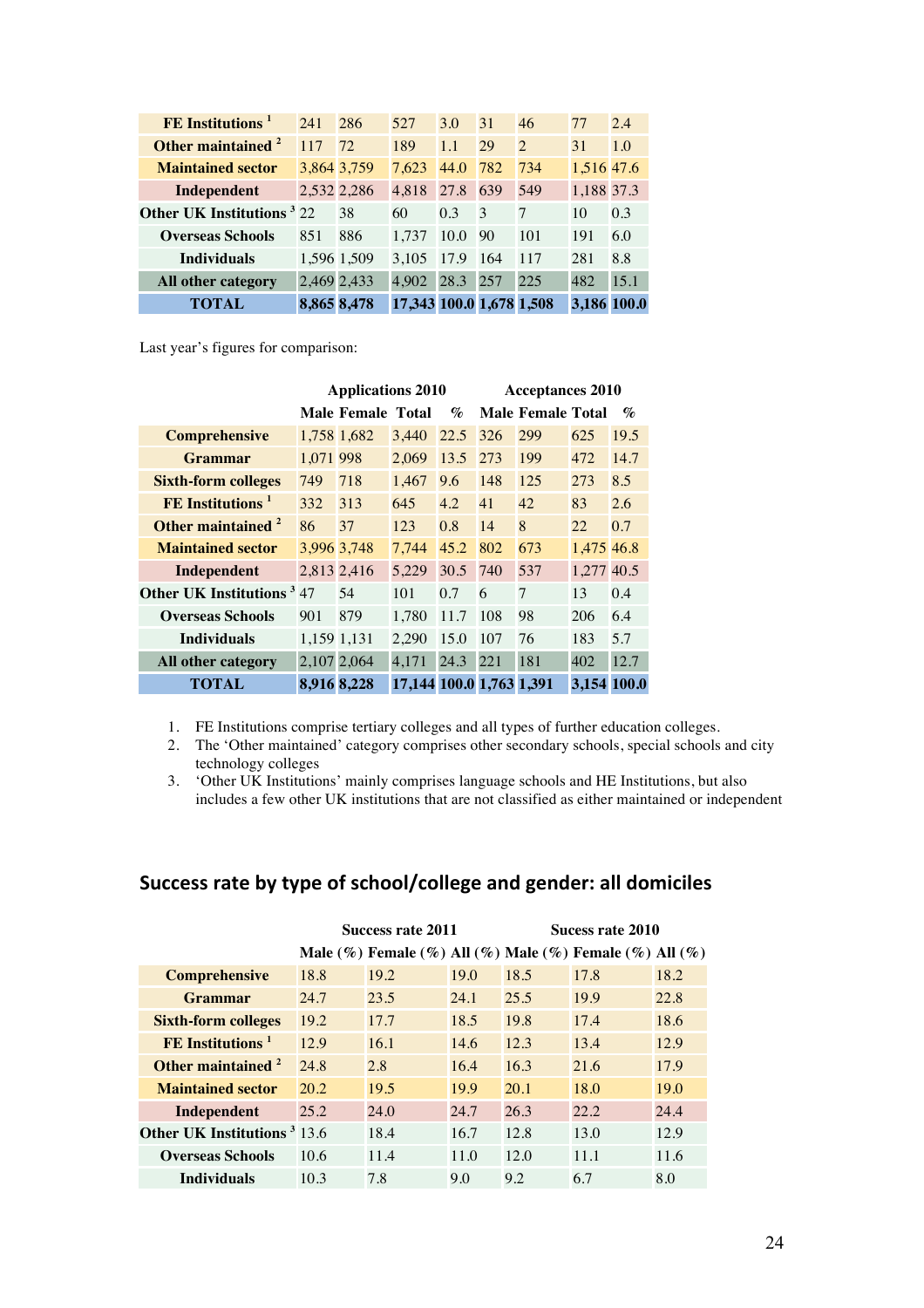| 18.9<br>18.4<br>19.8<br>18.4<br>17.8<br>16.9 |
|----------------------------------------------|
|                                              |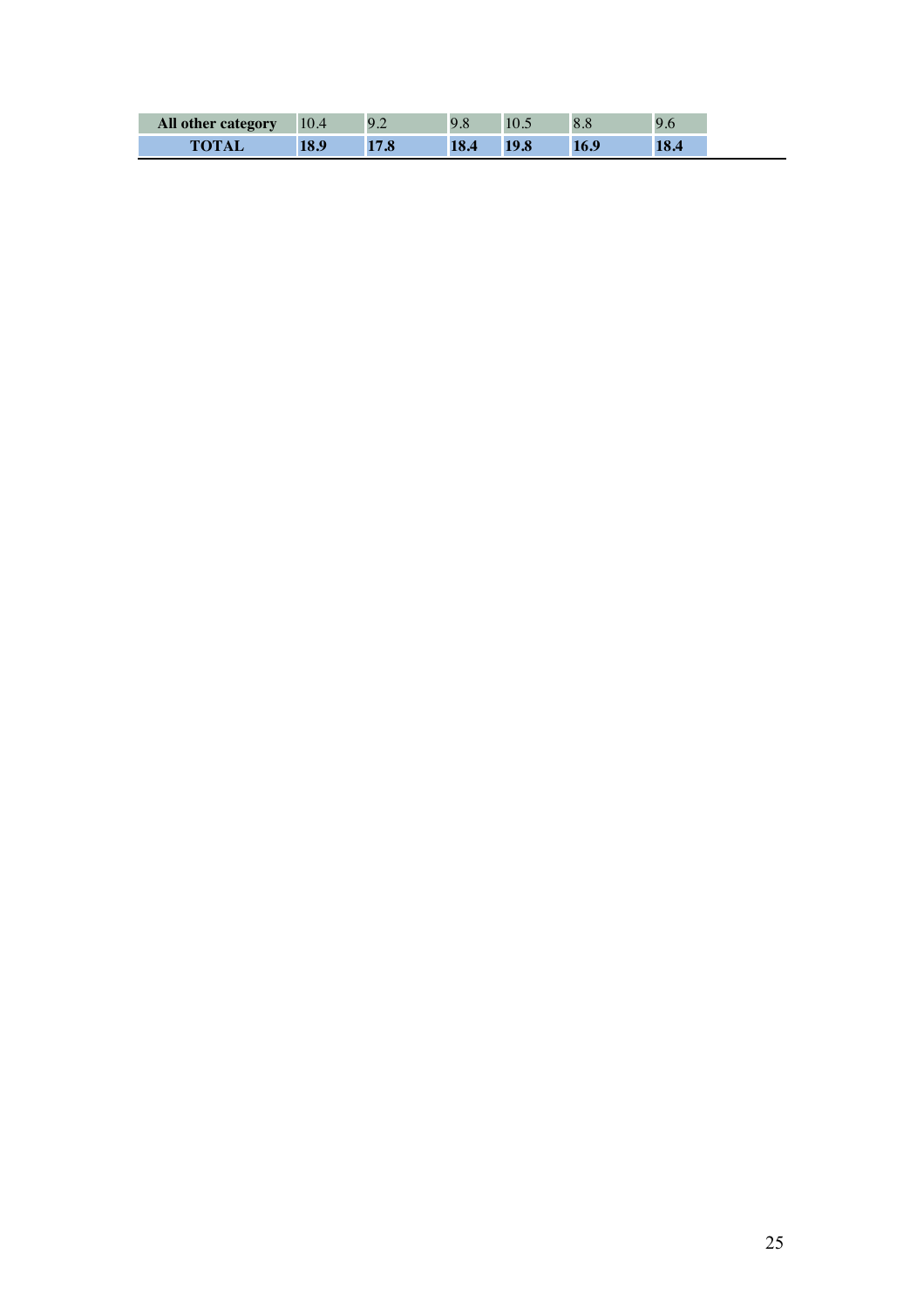## **Disability**

All Oxford colleges are committed to recruiting the best candidates, irrespective of their age, colour, disability, ethnic origin, marital status, nationality, national origin, parental status, race, religion or belief, gender, sexual orientation, social background or educational background.

The University's disability policy and other information on disability services and support can be found here:

www.admin.ox.ac.uk/eop/disab/

The table below gives applications, acceptances and success rate by disability for entry 2011. It only includes those who declared a disability; not all disabled candidates declare their disability at this stage.

## Applications, acceptances and success rate by disability, 2011 entry

| <b>Disability code</b> | <b>Disability type</b>   |               |                             | Applications Acceptances Success rate $(\%)$ |
|------------------------|--------------------------|---------------|-----------------------------|----------------------------------------------|
| B                      | Autistic disorder        | 47            | 13                          | 27.7                                         |
|                        | Blind/partial sight      | 15            | $\mathcal{D}_{\mathcal{L}}$ | 13.3                                         |
| D                      | Deaf/partial hearing     | <sup>18</sup> | 7                           | 38.9                                         |
| E                      | Long standing illness 95 |               | 25                          | 26.3                                         |
| F                      | Mental health            | 73            | 16                          | 21.9                                         |
| G                      | Learning difficulty      | 406           | 81                          | 20.0                                         |
| H                      | Wheelchair/mobility 32   |               | 6                           | 18.8                                         |
| I                      | Other disability         | 116           | 23                          | 19.8                                         |
| J                      | Multiple disabilities 37 |               | 8                           | 21.6                                         |
| <b>Total</b>           |                          | 839           | 181                         | 21.6                                         |

### Last year's table for comparison

| <b>Disability code</b> | <b>Disability type</b>   |           |                | Applications Acceptances Success rate (%) |
|------------------------|--------------------------|-----------|----------------|-------------------------------------------|
| B                      | Autistic disorder        | 48        | 15             | 31.3                                      |
| C                      | Blind/partial sight      | 13        |                | 7.7                                       |
| D                      | Deaf/partial hearing     | <b>19</b> | $\overline{4}$ | 21.1                                      |
| E                      | Long standing illness 85 |           | 15             | 17.6                                      |
| F                      | Mental health            | 59        | 9              | 15.3                                      |
| G                      | Learning difficulty      | 390       | 64             | 16.4                                      |
| H                      | Wheelchair/mobility 32   |           | 7              | 21.9                                      |
| I                      | Other disability         | 123       | 18             | 14.6                                      |
| J                      | Multiple disabilities 25 |           | 3              | 12.0                                      |
| <b>Total</b>           |                          | 794       | 136            | 17.1                                      |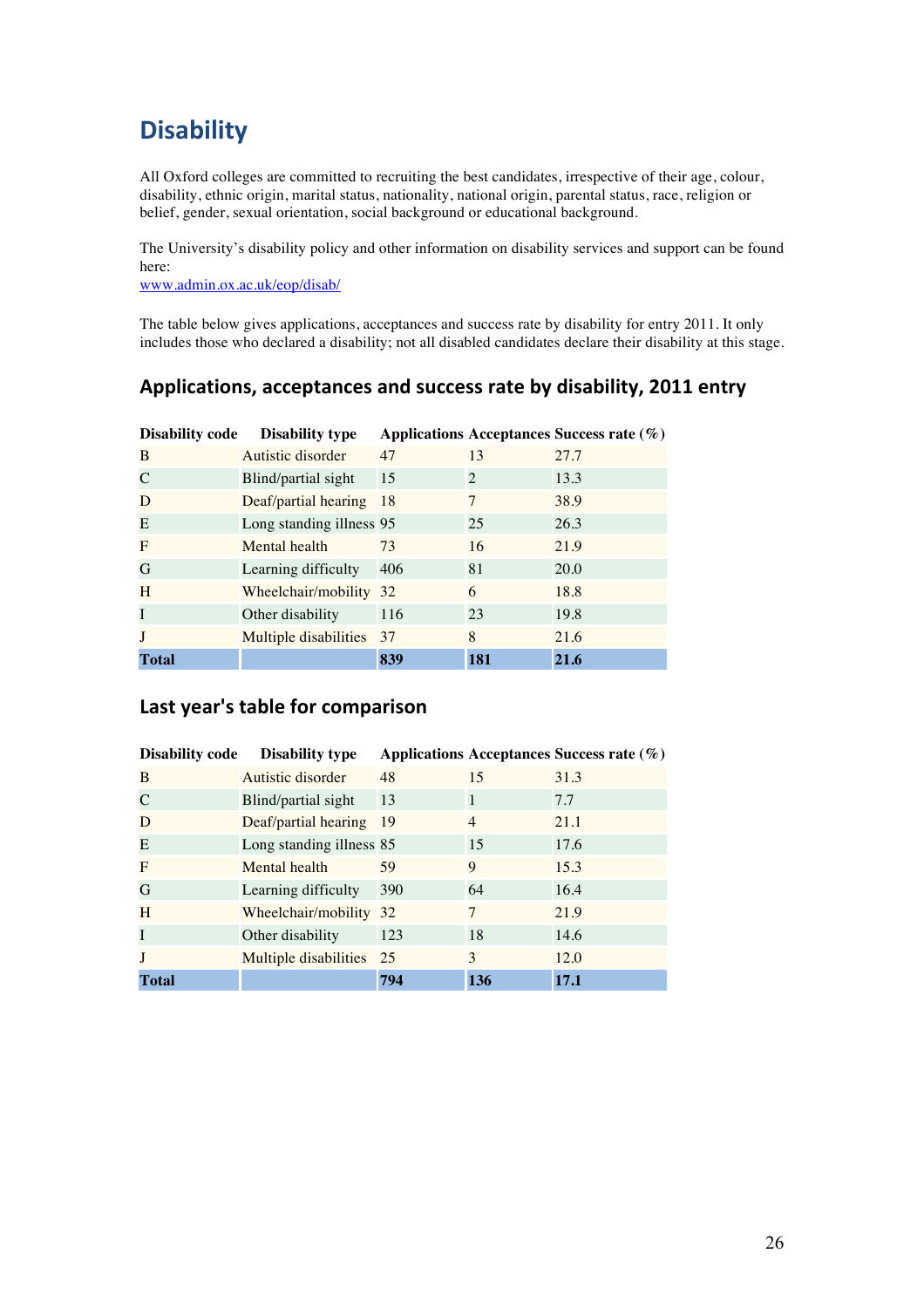## **Stages of the selection system**

The tables below show progression through the selection process: how many candidates applying were shortlisted for interview, how many of those interviewed were offered places, and how many of those offers translated into final acceptances.

Nearly 60% of all candidates applying to Oxford were shortlisted for interview. Decisions on invitation to interview are based on predicted A-level grades, achieved GCSE grades, personal statement and reference, and crucially, for many subjects, performance on pre-interview subject-specific aptitude tests.

Just over one-third of those interviewed received offers of a place at Oxford. Offers are made on the basis of the full range of information available on a candidate, comparing them to the whole field of candidates, not just on the basis of the interviews. Predicted and achieved grades, aptitude test scores and performance in at least two interviews are all fed in to the decision. Each candidate invited for interview will have at least two and up to four interviews, increasingly at two different colleges. More than 90% of offers at Oxford translate into acceptances of a place. Those with offers who do not end up at Oxford may not come for a variety of reasons, including missing the conditions of their offer or turning down the offer.

### **Progression by domicile, 2011 entry**

This table shows the stages of progression through the admission process broken down by domicile.

|                                | <b>All domiciles</b> | UK <b>National</b>                |  |                                     | <b>EU-not UK</b> Non EU |  |
|--------------------------------|----------------------|-----------------------------------|--|-------------------------------------|-------------------------|--|
|                                |                      |                                   |  | No. As $\%$ No. As $\%$ No. As $\%$ |                         |  |
| <b>Applications</b>            | 17,343               | 12,107 69.8 1,957 11.3 3,279 18.9 |  |                                     |                         |  |
| Short-listed                   | 9.903                | 7,741 78.2 702 7.1 1,460 14.7     |  |                                     |                         |  |
| <b>Offers</b>                  | 3.477                | 2.862 82.3 227 6.8                |  |                                     | 378 10.9                |  |
| <b>Final acceptances 3,186</b> |                      | 2,661 83.5 213 6.7                |  |                                     | 312 9.8                 |  |

235 of the 17,343 candidates withdrew their application at some point during the process and are only included in the 'applications' figure above. 146 of these 235 were UK, 35 were EU other than UK and 54 non EU.

### UK domiciled progression by school sector, 2011 entry

This table shows the stages of progression through the admission process broken down by school type, for UK domiciled applicants.

|                               | All          |     |         | Maintained sector Independent sector Other |                     |         |            |
|-------------------------------|--------------|-----|---------|--------------------------------------------|---------------------|---------|------------|
|                               |              | No. | As $\%$ | No.                                        | As $\%$ No. As $\%$ |         |            |
| <b>Applications</b>           | 12,107 7,459 |     | 61.6    | 4.141                                      | 34.2                | 507 4.2 |            |
| Short-listed                  | 7,741 4,482  |     | 57.9    | 3,059                                      | 39.5                | 200 2.6 |            |
| <b>Offers</b>                 | 2,862 1,637  |     | 57.2    | 1.163                                      | 40.6                | 62 2.2  |            |
| Final acceptances 2,661 1,508 |              |     | 56.7    | 1,104                                      | 41.5                | 49      | <b>1.8</b> |

146 of the 12,107 UK domiciled candidates withdrew their application at some stage during the process and are only included in the 'applications' figure above. 96 of this 146 were from the maintained sector, 33 from the independent sector and 17 from the 'other' sector.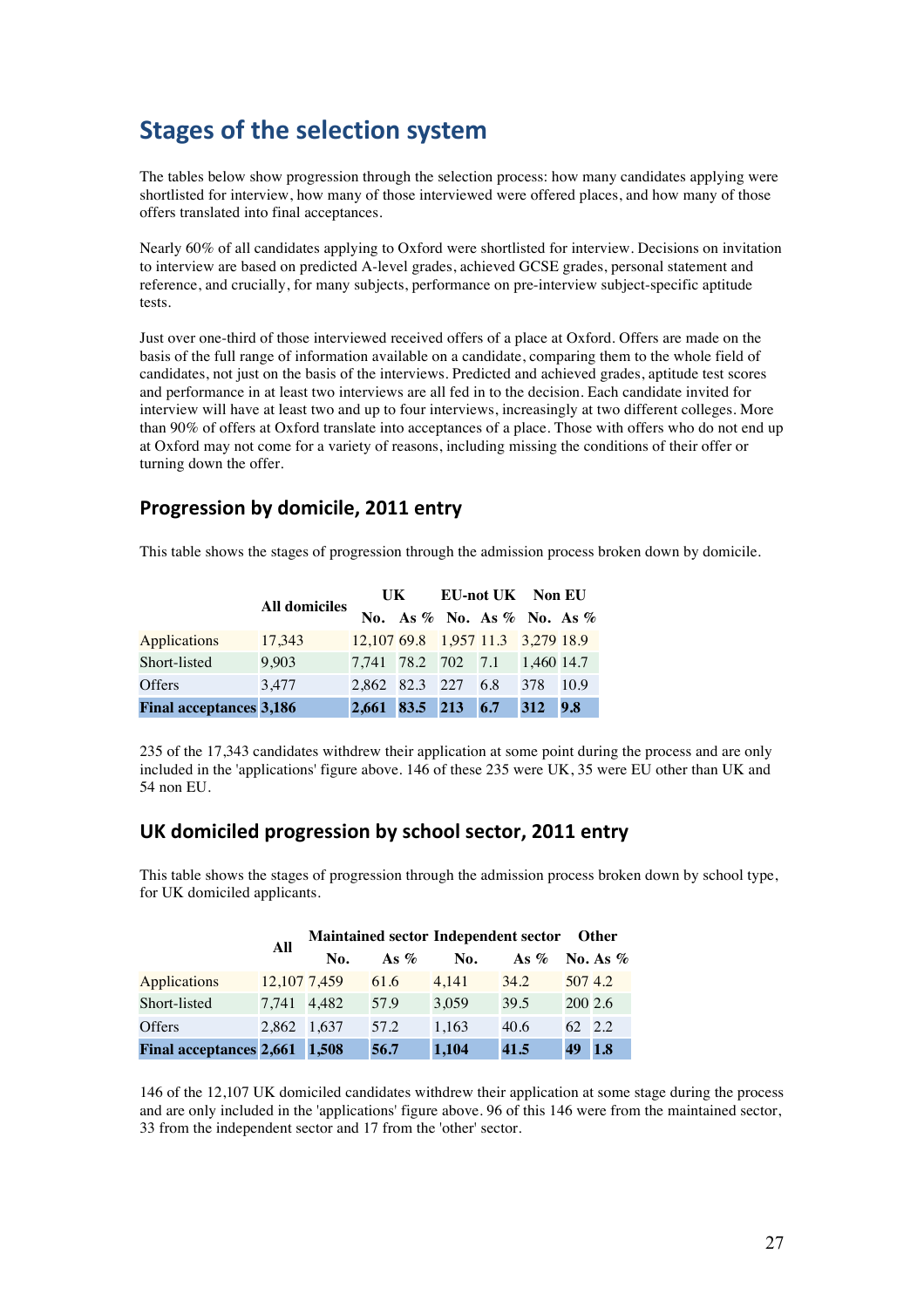|                               | All          | Maintained sector Independent sector Other |         |       |         |            |                  |  |
|-------------------------------|--------------|--------------------------------------------|---------|-------|---------|------------|------------------|--|
|                               |              | No.                                        | As $\%$ | No.   | As $\%$ |            | No. As $%$       |  |
| <b>Applications</b>           | 12,333 7,584 |                                            | 61.5    | 4.528 | 36.7    | 221 1.8    |                  |  |
| Short-listed                  | 7,914 4,515  |                                            | 57.1    | 3,314 | 41.9    | 85 1.1     |                  |  |
| <b>Offers</b>                 | 2,854 1,592  |                                            | 55.8    | 1.233 | 43.2    | 29         | $\overline{1.0}$ |  |
| Final acceptances 2,664 1,462 |              |                                            | 54.9    | 1,178 | 44.2    | $24 \t0.9$ |                  |  |

## Last year's table for comparison